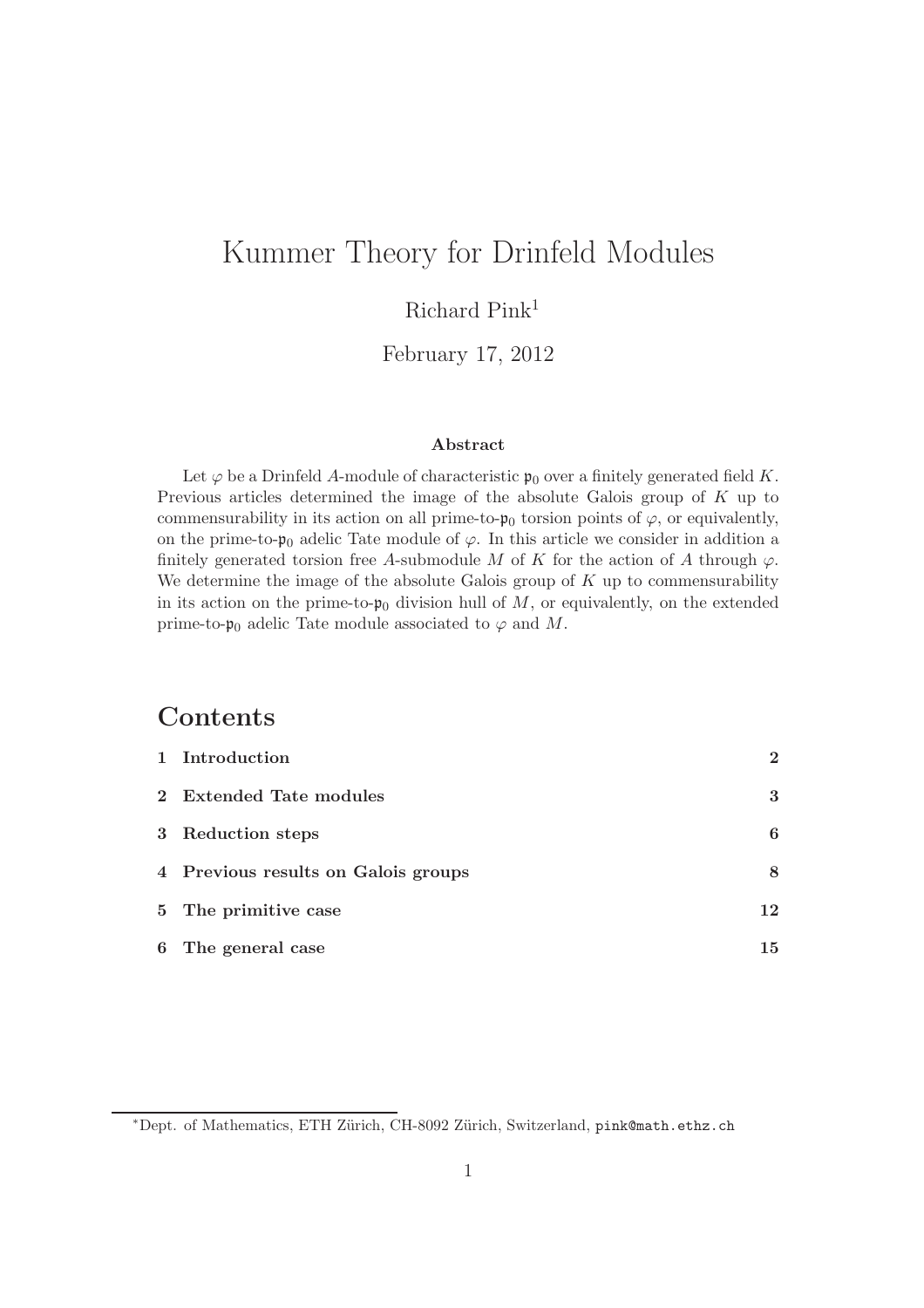#### 1 Introduction

Let F be a finitely generated field of transcendence degree 1 over the prime field  $\mathbb{F}_p$ of characteristic  $p > 0$ . Let A be the ring of elements of F which are regular outside a fixed place  $\infty$  of F. Let K be another field that is finitely generated over  $\mathbb{F}_p$ , and let  $K^{\text{sep}}$  be a separable closure of K. Write  $\text{End}(\mathbb{G}_{a,K}) = K[\tau]$  with  $\tau(x) = x^p$ . Let  $\varphi: A \to K[\tau], a \mapsto \varphi_a$  be a Drinfeld A-module of rank  $r \geq 1$  and characteristic  $\mathfrak{p}_0$ . Then either  $\mathfrak{p}_0$  is the zero ideal of A and  $\varphi$  is said to have generic characteristic; or  $\mathfrak{p}_0$  is a maximal ideal of A and  $\varphi$  is said to have special characteristic.

For brevity we call any maximal ideal of A a prime of A. For any prime  $\mathfrak{p} \neq \mathfrak{p}_0$  of A the p-adic Tate module  $T_p(\varphi)$  is a free module of rank r over the completion  $A_p$ , endowed with a continuous action of the Galois group  $Gal(K^{\text{sep}}/K)$ . The prime-to- $\mathfrak{p}_0$  adelic Tate module  $T_{\text{ad}}(\varphi) = \prod_{\mathfrak{p} \neq \mathfrak{p}_0} T_{\mathfrak{p}}(\varphi)$  is then a free module of rank r over  $A_{\text{ad}} = \prod_{\mathfrak{p} \neq \mathfrak{p}_0} A_{\mathfrak{p}}$  carrying a natural action of Galois. This action corresponds to a continuous homomorphism

(1.1) 
$$
\text{Gal}(K^{\text{sep}}/K) \rightarrow \text{Aut}_{A_{\text{ad}}}(T_{\text{ad}}(\varphi)) \cong \text{GL}_r(A_{\text{ad}}).
$$

Its image  $\Gamma_{\text{ad}}$  was determined up to commensurability by Pink-Rütsche [7] and Devic-Pink [2]; for special cases see Theorems 1.6 and 4.4 below.

Let  $M \subset K$  be a finitely generated torsion free A-submodule of rank d for the action of A through  $\varphi$ . Then there is an associated prime-to- $\mathfrak{p}_0$  adelic Tate module  $T_{\rm ad}(\varphi, M)$ , which is a free module of rank  $r+d$  over  $A_{\rm ad}$  carrying a natural continuous action of  $Gal(K<sup>sep</sup>/K)$ . This module lies in a natural Galois equivariant short exact sequence

(1.2) 
$$
0 \longrightarrow T_{\text{ad}}(\varphi) \longrightarrow T_{\text{ad}}(\varphi, M) \longrightarrow M \otimes_A A_{\text{ad}} \longrightarrow 0.
$$

Define  $\Gamma_{\text{ad},M}$  as the image of the continuous homomorphism

(1.3) 
$$
\text{Gal}(K^{\text{sep}}/K) \rightarrow \text{Aut}_{A_{\text{ad}}}(T_{\text{ad}}(\varphi, M)) \cong \text{GL}_{r+d}(A_{\text{ad}}).
$$

Then the restriction to  $T_{\rm ad}(\varphi)$  induces a surjective homomorphism  $\Gamma_{\rm ad,M} \rightarrow \Gamma_{\rm ad}$ , whose kernel we denote by  $\Delta_{\text{ad},M}$ . Since the action on  $M \otimes_A A_{\text{ad}}$  is trivial, there is a natural inclusion

(1.4) 
$$
\Delta_{\text{ad},M} \hookrightarrow \text{Hom}_A(M, T_{\text{ad}}(\varphi)).
$$

Any splitting of the sequence (1.2) induces an inclusion into the semidirect product

(1.5) 
$$
\Gamma_{\text{ad},M} \hookrightarrow \Gamma_{\text{ad}} \ltimes \text{Hom}_{A}(M, T_{\text{ad}}(\varphi)).
$$

The aim of this article is to describe these subgroups up to commensurability.

In general the shape of these Galois groups is affected by the endomorphisms of  $\varphi$ over  $K^{\text{sep}}$ , and in special characteristic also by the endomorphisms of the restrictions of  $\varphi$  to all subrings of A. Any general results therefore involve further definitions and notation. In this introduction we avoid these and mention only a special case; the general case is addressed by Theorems 5.1 and 6.6 and 6.7. Parts (a) and (b) of the following result are due to Pink-Rütsche  $[7, Thm. 0.1]$ , resp. Devic-Pink  $[2,$ Thm. 1.1], and part (c) is a special case of Theorem 5.1 below: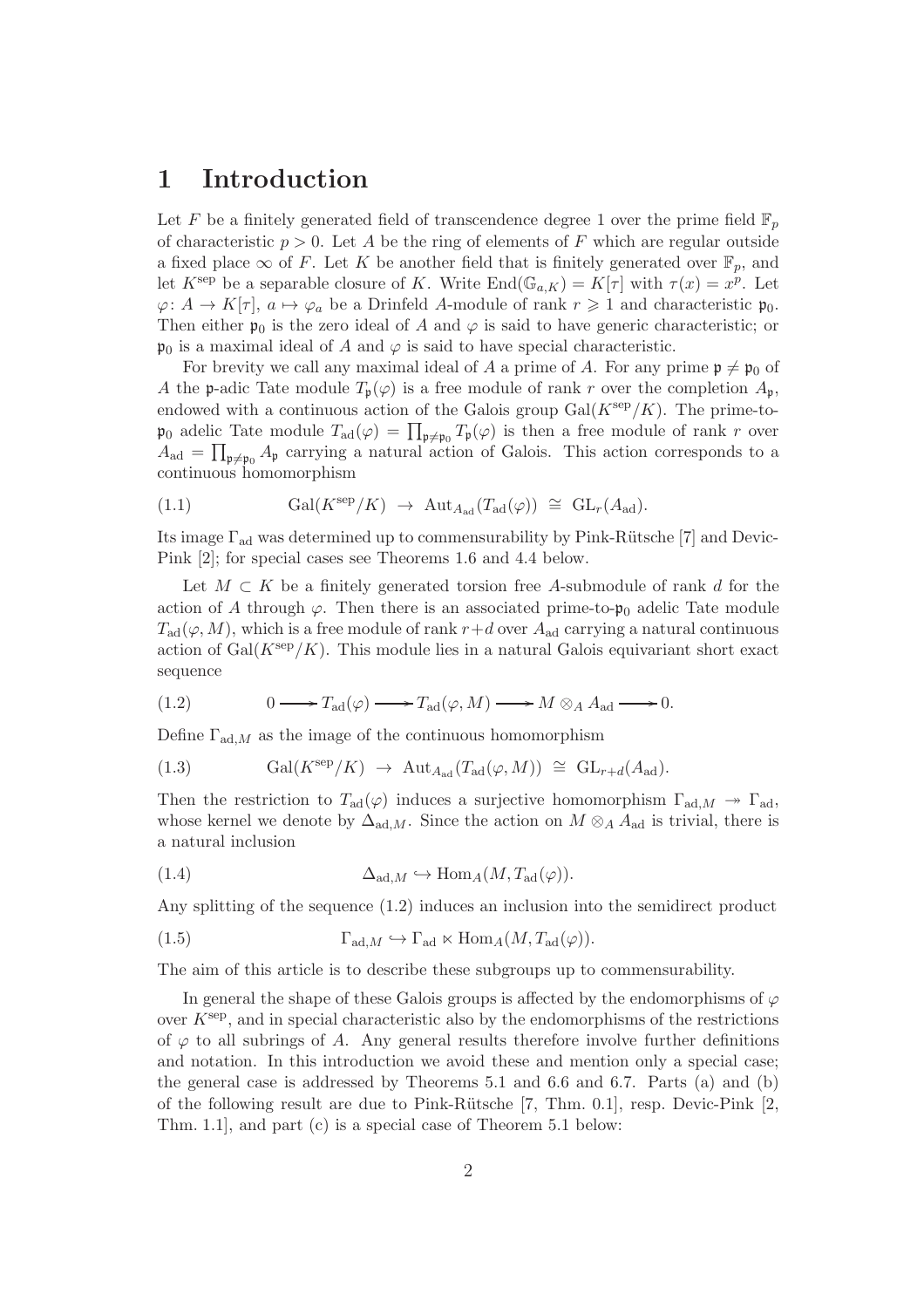**Theorem 1.6** Assume that  $\text{End}_{K^{\text{sep}}}(\varphi) = A$ , and in special characteristic also that  $\text{End}_{K^{\text{sep}}}(\varphi|B) = A$  for every integrally closed infinite subring  $B \subset A$ .

- (a) If  $\varphi$  has generic characteristic, then  $\Gamma_{\text{ad}}$  is open in  $GL_r(A_{\text{ad}})$ .
- (b) If  $\varphi$  has special characteristic, then  $\Gamma_{ad}$  is commensurable with  $\langle a_0 \rangle \cdot SL_r(A_{ad})$ for some central element  $a_0 \in A$  that generates a positive power of  $\mathfrak{p}_0$ .
- (c) The inclusions  $(1.4)$  and  $(1.5)$  are both open.

The method used to prove Theorem 1.6 (c) and its generalizations is an adaptation of the Kummer theory for semiabelian varieties from Ribet [10] and predecessors. The main ingredients are the above mentioned descriptions of  $\Gamma_{\text{ad}}$  and Poonen's tameness result [8] concerning the structure of K as an A-module via  $\varphi$ . A standard procedure would be to first prove corresponding results for p-division points for almost all primes  $\mathfrak{p} \neq \mathfrak{p}_0$  of A, and for p-power division points for all  $\mathfrak{p} \neq \mathfrak{p}_0$ , and then to combine these individual results by taking products, as in [10], [1], [5], [7], [2], [3]. Instead, we have found a shorter way by doing everything adelically from the start. The core of the argument is the proof of Lemma 5.3. Therein we avoid the explicit use of group cohomology by trivializing an implicit 1-cocycle with the help of a suitable central element of  $\Gamma_{\text{ad}}$ . On first reading the readers may want to restrict their attention to the case of Theorem 1.6, which requires only Section 2, a little from Section 4, and Section 5 with simplifications, avoiding Sections 3 and 6 entirely. Some of this was worked out in the Master's thesis of Häberli [3]. Our results generalize those of Chi-Li [1] and Li [5].

The notation and the assumptions of this introduction remain in force throughout the article.

#### 2 Extended Tate modules

Following the usual convention in commutative algebra we let  $A_{(\mathfrak{p}_0)} \subset F$  denote the localization of A at  $\mathfrak{p}_0$ ; this is equal to F if and only if  $\varphi$  has generic characteristic. Observe that there is a natural isomorphism of A-modules

(2.1) 
$$
A_{(\mathfrak{p}_0)}/A \cong \bigoplus_{\mathfrak{p} \neq \mathfrak{p}_0} F_{\mathfrak{p}}/A_{\mathfrak{p}},
$$

where the product is extended over all maximal ideals  $\mathfrak{p} \neq \mathfrak{p}_0$  of A and where  $F_{\mathfrak{p}}$ and  $A_{\mathfrak{p}}$  denote the corresponding completions of F and A. This induces a natural isomorphism for the prime-to- $\mathfrak{p}_0$  adelic completion of A:

(2.2) 
$$
A_{\text{ad}} := \operatorname{End}_A(A_{(\mathfrak{p}_0)}/A) \cong \prod_{\mathfrak{p} \neq \mathfrak{p}_0} A_{\mathfrak{p}}.
$$

As a consequence, for any torsion A-module X that is isomorphic to  $(A_{(\mathfrak{p}_0)}/A)^{\oplus n}$  for some integer  $n$ , the construction

$$
(2.3) \t\t T(X) := \text{Hom}_A(A_{(\mathfrak{p}_0)}/A, X)
$$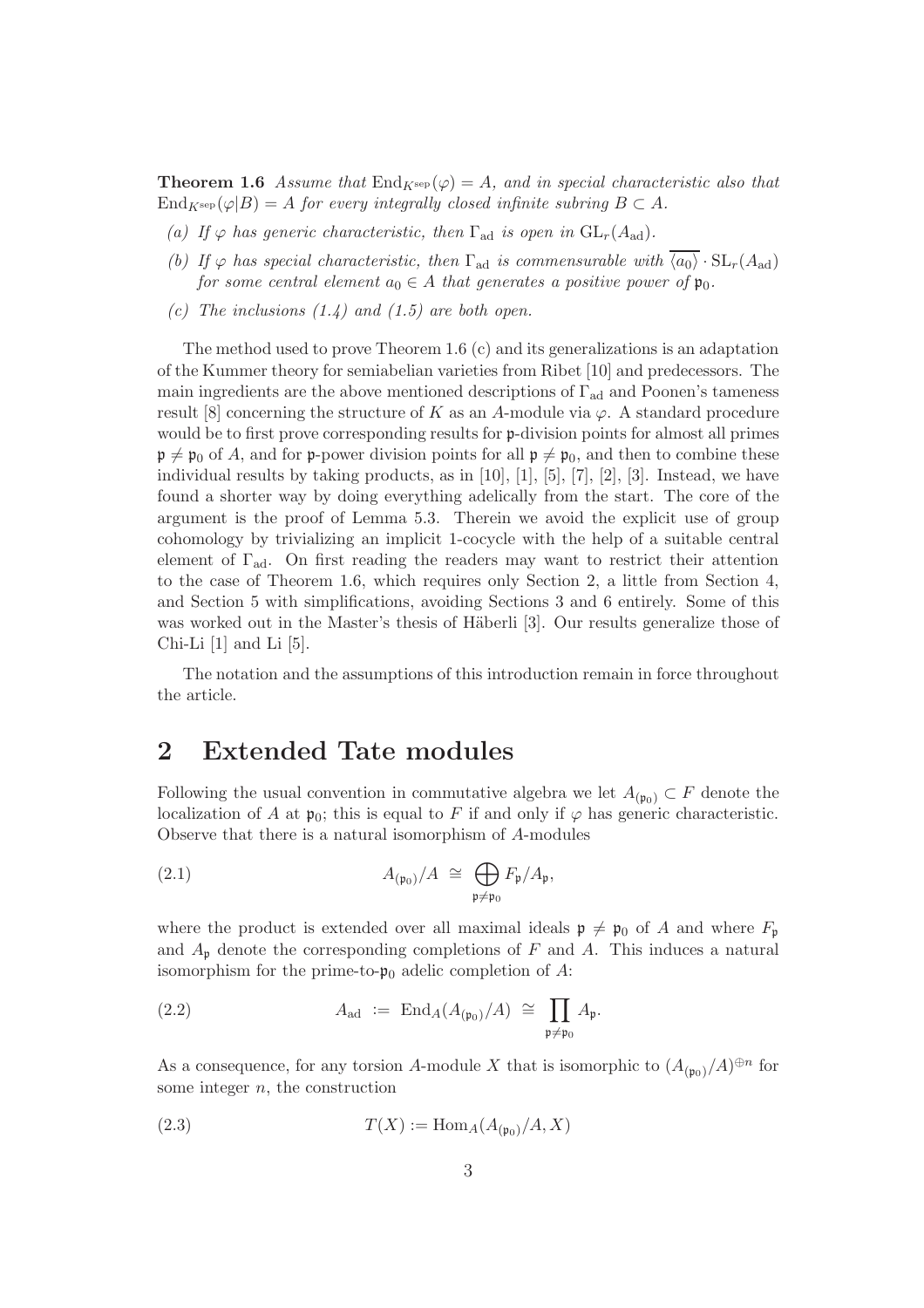yields a free  $A_{ad}$ -module of rank n. Reciprocally  $T(X)$  determines X completely up to a natural isomorphism  $X \cong T(X) \otimes_{A_{ad}} (A_{(p_0)}/A)$ . Thus any A-linear group action on  $X$  determines and is determined by the corresponding  $A_{ad}$ -linear group action on  $T(X)$ . Moreover, with

(2.4) 
$$
T_{\mathfrak{p}}(X) := \text{Hom}_{A}(F_{\mathfrak{p}}/A_{\mathfrak{p}}, X)
$$

the decompositions  $(2.1)$  and  $(2.2)$  induce a decomposition

(2.5) 
$$
T(X) \cong \prod_{\mathfrak{p} \neq \mathfrak{p}_0} T_{\mathfrak{p}}(X)
$$

This will give a concise way of defining the p-adic and adelic Tate modules associated to the given Drinfeld module  $\varphi$ .

We view  $K^{\text{sep}}$  as an A-module with respect to the action  $A \times K^{\text{sep}} \to K^{\text{sep}}$ ,  $(a, x) \mapsto \varphi_a(x)$  and are interested in certain submodules. One particular submodule is K. Let M be a finitely generated torsion free A-submodule of rank  $d \geq 0$  contained in K. Then the prime-to- $\mathfrak{p}_0$  division hull of M in  $K^{\text{sep}}$  is the A-submodule

(2.6) 
$$
\text{Div}_{K^{\text{sep}}}(M) := \{ x \in K^{\text{sep}} \mid \exists a \in A \setminus \mathfrak{p}_0 : \varphi_a(x) \in M \}.
$$

Let  $\text{Div}_K^{(\frak{p}_0)}(M)$  denote the intersection of  $\text{Div}_{K^{\text{sep}}}(M)$  with K. For later use we recall the following result proved by Poonen [8, Lemma 5] when K is a global field and  $\varphi$ has generic characteristic, and by Wang [11] in general:

**Theorem 2.7**  $[\text{Div}_K^{(\mathfrak{p}_0)}(M):M]$  is finite.

As a special case of the above, the prime-to- $\mathfrak{p}_0$  division hull of the zero module  $\text{Div}_{K^{\text{sep}}}^{(\mathfrak{p}_0)}(\{0\})$  is the module of all prime-to- $\mathfrak{p}_0$  torsion points of  $\varphi$  in  $K^{\text{sep}}$ .

Proposition 2.8 There is a natural short exact sequence of A-modules

$$
0 \longrightarrow \mathrm{Div}_{K^{\mathrm{sep}}}^{(\mathfrak{p}_0)}(\{0\}) \longrightarrow \mathrm{Div}_{K^{\mathrm{sep}}}^{(\mathfrak{p}_0)}(M) \longrightarrow M \otimes_A A_{(\mathfrak{p}_0)} \longrightarrow 1,
$$

where the map on the right hand side is described by  $x \mapsto \varphi_a(x) \otimes \frac{1}{a}$  $\frac{1}{a}$  for any  $a \in A \setminus \mathfrak{p}_0$ satisfying  $\varphi_a(x) \in M$ .

**Proof.** The map is well-defined, because for any  $x \in Div_{K^{\text{sep}}}^{(\mathfrak{p}_0)}(M)$  and any a,  $b \in A \setminus \mathfrak{p}_0$  satisfying  $\varphi_a(x), \varphi_b(x) \in M$  we have

$$
\varphi_a(x) \otimes \frac{1}{a} = \varphi_a(x) \otimes \frac{b}{ab} = \varphi_b(\varphi_a(x)) \otimes \frac{1}{ab}
$$
  

$$
\varphi_b(x) \otimes \frac{1}{b} = \varphi_b(x) \otimes \frac{a}{ab} = \varphi_a(\varphi_b(x)) \otimes \frac{1}{ab}.
$$

The map is clearly A-linear, and one easily shows that its kernel is  $Div_{K^{\text{sep}}}^{(\mathfrak{p}_0)}(\{0\});$ hence the sequence is left exact. The exactness on the right results from the fact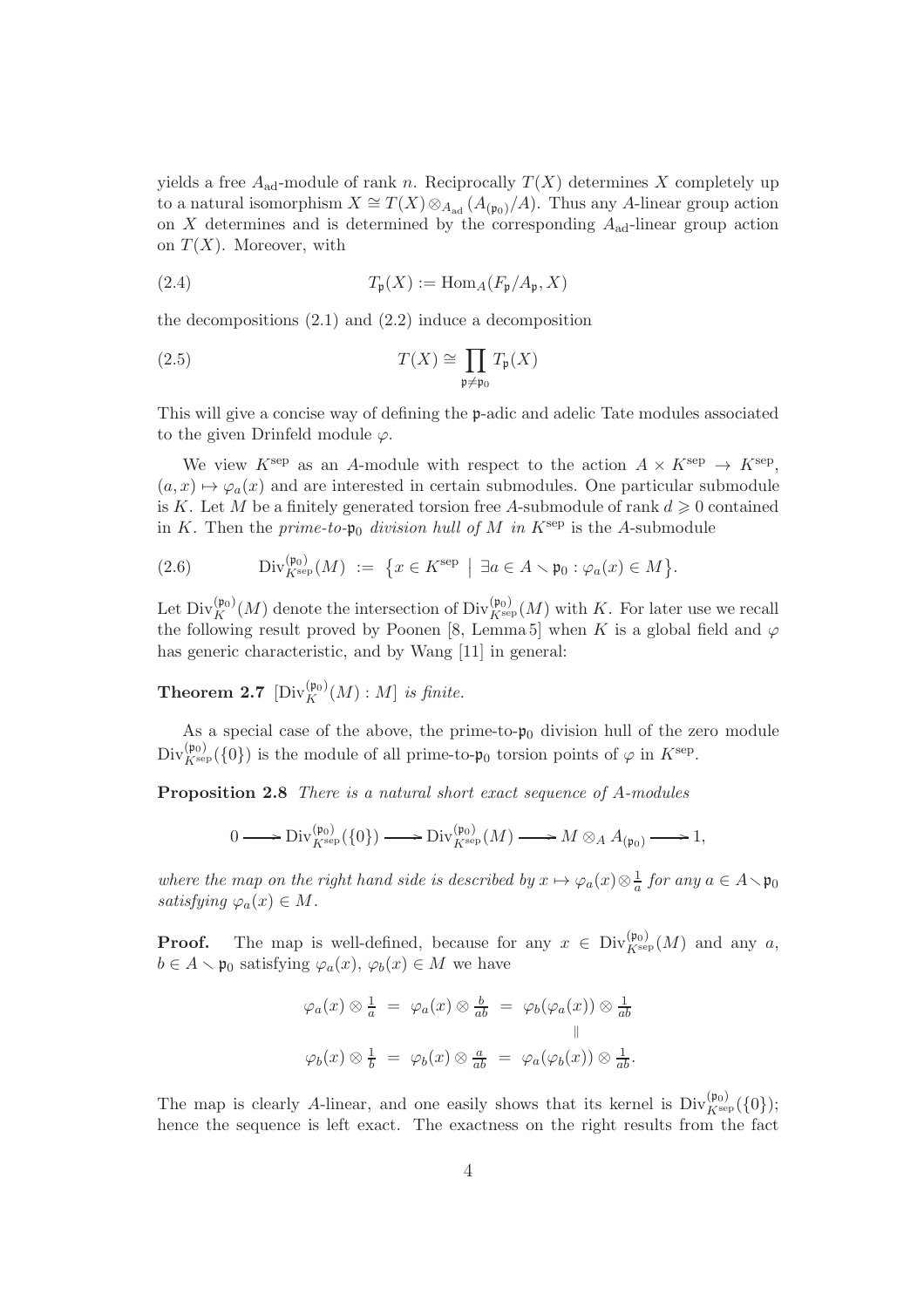that for any  $a \in A \setminus \mathfrak{p}_0$  and any  $m \in M$ , the polynomial equation  $\varphi_a(x) = m$  is separable of positive degree and therefore has a solution in  $K^{\text{sep}}$ . .

Dividing by  $M$ , the exact sequence from Proposition 2.8 yields a natural short exact sequence of A-modules

$$
(2.9) \qquad 0 \longrightarrow \text{Div}_{K^{\text{sep}}}^{(\mathfrak{p}_0)}(\{0\}) \longrightarrow \text{Div}_{K^{\text{sep}}}^{(\mathfrak{p}_0)}(M)/M \longrightarrow M \otimes_A (A_{(\mathfrak{p}_0)}/A) \longrightarrow 0.
$$

By the general theory of Drinfeld modules the module on the left is isomorphic to  $(A_{(\mathfrak{p}_0)}/A)^{\oplus r}$ , where r is the rank of  $\varphi$ . Using the functor T from (2.3), the prime-to- $\mathfrak{p}_0$ adelic Tate module of  $\varphi$  can be described canonically as

(2.10) 
$$
T_{\text{ad}}(\varphi) := T\left(\text{Div}_{K^{\text{sep}}}^{(\mathfrak{p}_0)}(\{0\})\right)
$$

and is a free  $A_{ad}$ -module of rank r. Since M is a projective A-module of rank d, the module on the right of (2.9) is isomorphic to  $(A_{(\mathfrak{p}_0)}/A)^{\oplus d}$ , and together it follows that the module in the middle is isomorphic to  $(A_{(\mathfrak{p}_0)}/A)^{\oplus (r+d)}$ . The *extended prime-to-* $\mathfrak{p}_0$ adelic Tate module of  $\varphi$  and M

(2.11) 
$$
T_{\text{ad}}(\varphi, M) := T\left(\text{Div}_{K^{\text{sep}}}^{(\mathfrak{p}_0)}(M)/M\right)
$$

is therefore a free  $A_{ad}$ -module of rank  $r + d$ . Moreover, the exact sequence (2.9) yields a natural short exact sequence of  $A_{\text{ad}}$ -modules

(2.12) 
$$
0 \longrightarrow T_{\text{ad}}(\varphi) \longrightarrow T_{\text{ad}}(\varphi, M) \longrightarrow M \otimes_A A_{\text{ad}} \longrightarrow 0.
$$

All this decomposes uniquely as  $T_{\text{ad}}(\varphi) = \prod_{\mathfrak{p} \neq \mathfrak{p}_0} T_{\mathfrak{p}}(\varphi)$  etc. as in (2.5).

By construction there is a natural continuous action of the Galois group  $Gal(K^{\text{sep}}/K)$ on all modules and arrows in Proposition 2.8 and in (2.9). This induces a continuous action on the short exact sequence  $(2.12)$ , which in turn determines the former two by the following fact:

**Proposition 2.13** The action of  $Gal(K^{\text{sep}}/K)$  on  $Div_{K^{\text{sep}}}(M)$  is completely determined by the action on  $T_{\text{ad}}(\varphi, M)$ .

**Proof.** For any  $\sigma \in \text{Gal}(K^{\text{sep}}/K)$  the endomorphism  $x \mapsto \sigma(x) - x$  of  $\text{Div}_{K^{\text{sep}}}(M)$ is trivial on  $M$ , because that module is contained in  $K$ . Also, the image of this endomorphism is contained in Div $\chi_{\text{sep}}^{(\mathfrak{p}_0)}(\{0\})$ , because for any  $a \in A \setminus \mathfrak{p}_0$  with  $\varphi_a(x) \in$ M we have  $\varphi_a(\sigma(x) - x) = \sigma(\varphi_a(x)) - \varphi_a(x) = 0$ . Thus the endomorphism factors through a homomorphism  $Div_{K^{\text{sep}}}^{(\mathfrak{p}_0)}(M)/M \longrightarrow Div_{K^{\text{sep}}}^{(\mathfrak{p}_0)}(\{0\})$ . But by (2.9) the latter homomorphism is determined completely by the action of  $\sigma$  on  $\text{Div}_{K^{\text{sep}}}(M)/M$ , and thus by the action of  $\sigma$  on  $T_{\text{ad}}(\varphi, M)$ , as desired.

Let  $\Gamma_{\text{ad}}$  and  $\Gamma_{\text{ad},M}$  denote the images of  $\text{Gal}(K^{\text{sep}}/K)$  acting on  $T_{\text{ad}}(\varphi)$  and  $T_{\rm ad}(\varphi, M)$ , as in (1.1) and (1.3). Restricting to  $T_{\rm ad}(\varphi)$  induces a surjective homomorphism  $\Gamma_{\text{ad},M} \to \Gamma_{\text{ad}}$ , and we define  $\Delta_{\text{ad},M}$  by the short exact sequence

$$
(2.14) \t1 \longrightarrow \Delta_{\mathrm{ad},M} \longrightarrow \Gamma_{\mathrm{ad},M} \longrightarrow \Gamma_{\mathrm{ad}} \longrightarrow 1.
$$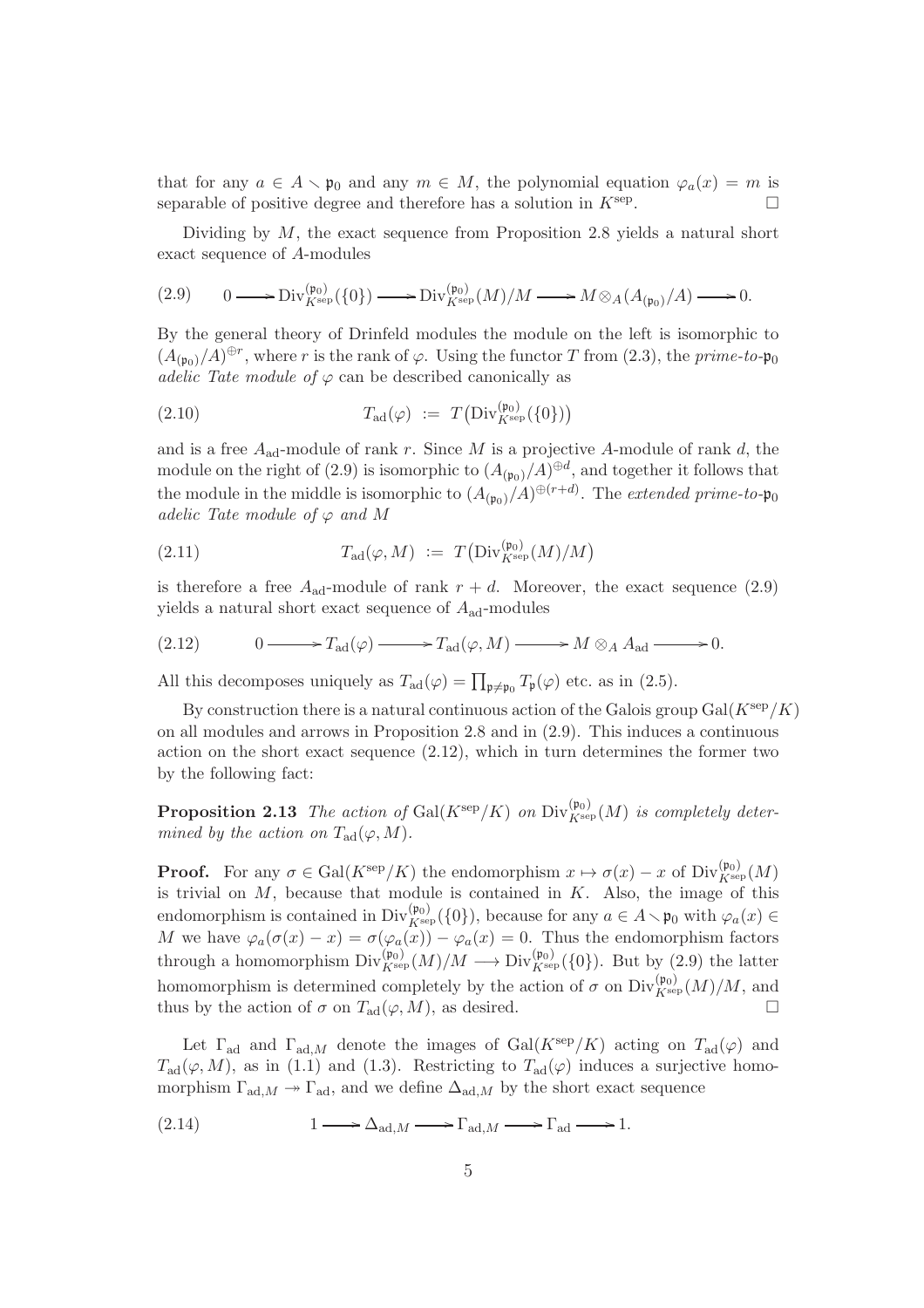For any  $m \in M$  take an element  $t \in T_{\text{ad}}(\varphi, M)$  with image  $m \otimes 1$  in  $M \otimes_A A_{\text{ad}}$ . Since any  $\delta \in \Delta_{ad,M}$  acts trivially on  $T_{ad}(\varphi)$ , the difference  $\delta(t) - t$  depends only on δ and m. Since δ also acts trivially on  $M \otimes_A A_{ad}$ , the difference lies in  $T_{ad}(\varphi)$  and therefore defines a map

(2.15) 
$$
\Delta_{\mathrm{ad},M} \times M \longrightarrow T_{\mathrm{ad}}(\varphi), \ (\delta, m) \mapsto \langle \delta, m \rangle := \delta(t) - t.
$$

By direct calculation this map is additive in  $\delta$  and A-linear in m. By the construction of  $\Delta_{\text{ad},M}$  the adjoint of the pairing (2.15) is therefore a natural inclusion, already mentioned in (1.4):

$$
(2.16) \qquad \Delta_{\text{ad},M} \hookrightarrow \text{Hom}_A(M, T_{\text{ad}}(\varphi)).
$$

Let  $R := \text{End}_K(\varphi)$  denote the endomorphism ring of  $\varphi$  over K. This is an Aorder in a finite dimensional division algebra over  $F$ . It acts naturally on  $K$  and  $K^{\text{sep}}$  and therefore on  $\text{Div}_{K^{\text{sep}}}^{(\mathfrak{p}_0)}(\{0\})$  and  $T_{\text{ad}}(\varphi)$ , turning the latter two into modules over  $R_{\text{ad}} := R \otimes_A A_{\text{ad}}$ . As this action commutes with the action of  $\Gamma_{\text{ad}}$ , it leads to an inclusion

(2.17) 
$$
\Gamma_{\text{ad}} \subset \text{Aut}_{R_{\text{ad}}}(T_{\text{ad}}(\varphi)).
$$

The decomposition (2.2) induces a decomposition  $R_{\text{ad}} = \prod_{\mathfrak{p} \neq \mathfrak{p}_0} R_{\mathfrak{p}}$  where  $R_{\mathfrak{p}} :=$  $R \otimes_A A_{\mathfrak{p}}$  acts naturally on  $T_{\mathfrak{p}}(\varphi)$ .

If M is an R-submodule of K, then R and hence  $R_{\text{ad}}$  also act on  $\text{Div}_{K^{\text{sep}}}(M)$ and  $T_{\text{ad}}(\varphi, M)$ , and these actions commute with the action of  $\Gamma_{\text{ad},M}$ . The inclusion (2.16) then factors through an inclusion

(2.18) 
$$
\Delta_{\text{ad},M} \hookrightarrow \text{Hom}_R(M, T_{\text{ad}}(\varphi)).
$$

Moreover, any  $R$ -equivariant splitting of the sequence  $(2.12)$  then induces an embedding into the semidirect product

(2.19) 
$$
\Gamma_{\text{ad},M} \hookrightarrow \Gamma_{\text{ad}} \ltimes \text{Hom}_R(M, T_{\text{ad}}(\varphi)).
$$

#### 3 Reduction steps

For use in Section 6 we now discuss the behavior of extended Tate modules and their associated Galois groups under isogenies and under restriction of  $\varphi$  to subrings.

First consider another Drinfeld A-module  $\varphi'$  and an isogeny  $f: \varphi \to \varphi'$  defined over K. Recall that there exists an isogeny  $g: \varphi' \to \varphi$  such that  $g \circ f = \varphi_a$  for some non-zero  $a \in A$ . From this it follows that  $M' := f(M)$  is a torsion free finitely generated A-submodule of K for the action of A through  $\varphi'$ . Thus f induces  $A_{\text{ad}}$ linear maps from the modules in (2.12) to those associated to  $\varphi'$  and M'. The existence of  $g$  implies that these maps are inclusions of finite index. Together these maps yield a commutative diagram of  $A_{\text{ad}}$ -modules with exact rows

(3.1)  
\n
$$
0 \longrightarrow T_{\text{ad}}(\varphi) \longrightarrow T_{\text{ad}}(\varphi, M) \longrightarrow M \otimes_A A_{\text{ad}} \longrightarrow 0
$$
\n
$$
\downarrow \qquad \qquad \downarrow
$$
\n
$$
0 \longrightarrow T_{\text{ad}}(\varphi') \longrightarrow T_{\text{ad}}(\varphi', M') \longrightarrow M' \otimes_A A_{\text{ad}} \longrightarrow 0.
$$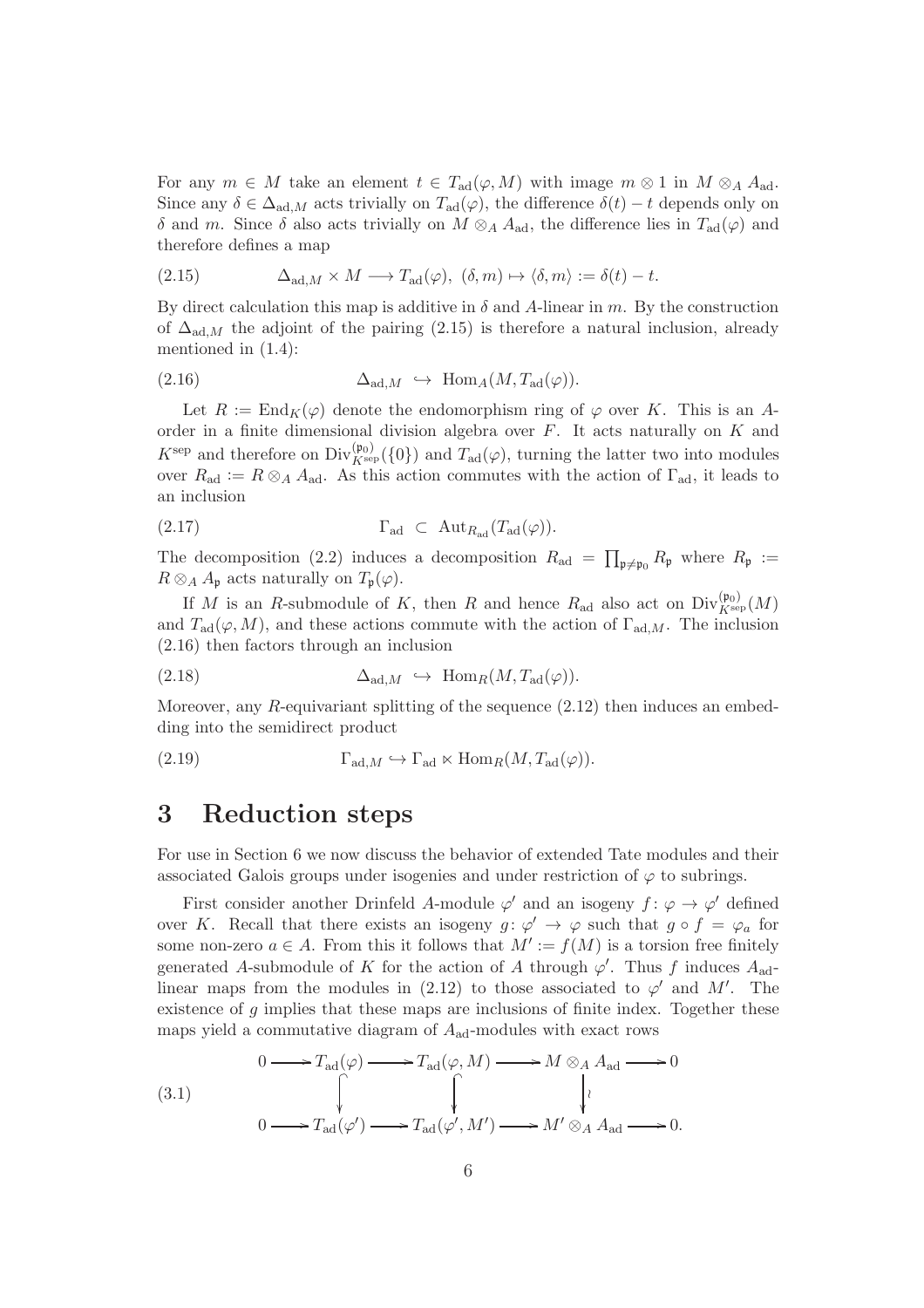By construction all these maps are equivariant under  $Gal(K<sup>sep</sup>/K)$ ; hence the images of Galois in each column are canonically isomorphic. If we denote the analogues of the groups  $\Delta_{\text{ad},M} \subset \Gamma_{\text{ad},M} \to \Gamma_{\text{ad}}$  associated to  $\varphi'$  and  $M'$  by  $\Delta_{\text{ad},M'}^{\varphi'} \subset \Gamma_{\text{ad},M'}^{\varphi'} \to \Gamma_{\text{ad}}^{\varphi'}$ this means that we have a natural commutative diagram

(3.2) 
$$
\Gamma_{\text{ad}} \leftarrow \Gamma_{\text{ad},M} \supset \Delta_{\text{ad},M} \subseteq \longrightarrow \text{Hom}_{A}(M, T_{\text{ad}}(\varphi))
$$

$$
\downarrow \qquad \qquad \downarrow \qquad \qquad \downarrow
$$

$$
\Gamma_{\text{ad}}^{\varphi'} \leftarrow \Gamma_{\text{ad},M'}^{\varphi'} \supset \Delta_{\text{ad},M'}^{\varphi'} \subseteq \text{Hom}_{A}(M', T_{\text{ad}}(\varphi')),
$$

where the vertical arrow on the right hand side is an inclusion of finite index.

Next let  $B$  be any integrally closed infinite subring of  $A$ . Then  $A$  is a finitely generated projective B-module of some rank  $s \geq 1$ . The restriction  $\psi := \varphi | B$  is therefore a Drinfeld B-module of rank  $rs$  over  $K$ , and the given A-module M of rank d becomes a B-module of rank ds. Moreover, since the characteristic of  $\varphi$  is by definition the kernel of the derivative map  $a \mapsto d\varphi_a$ , the characteristic of  $\psi$  is simply  $\mathfrak{q}_0 := \mathfrak{p}_0 \cap B$ . In analogy to  $(2.2)$  we have

(3.3) 
$$
B_{\text{ad}} := \operatorname{End}_B(B_{(\mathfrak{q}_0)}/B) \cong \prod_{\mathfrak{q} \neq \mathfrak{q}_0} B_{\mathfrak{q}},
$$

where the product is extended over all maximal ideals  $\mathfrak{q} \neq \mathfrak{q}_0$  of B. Thus

(3.4) 
$$
A \otimes_B B_{\text{ad}} \cong \prod_{\mathfrak{p} \nmid \mathfrak{q}_0} A_{\mathfrak{p}}
$$

is in a natural way a factor ring of  $A_{\text{ad}}$ . More precisely, it is isomorphic to  $A_{\text{ad}}$  if the characteristic  $\mathfrak{p}_0$  and hence  $\mathfrak{q}_0$  is zero; otherwise it is obtained from  $A_{ad}$  by removing the finitely many factors  $A_p$  for all maximal ideals  $p \neq p_0$  of A above  $q_0$ . In particular we have a natural isomorphism  $A \otimes_B B_{ad} \cong A_{ad}$  if and only if  $\mathfrak{p}_0$  is the unique prime ideal of A above  $\mathfrak{q}_0$ .

**Proposition 3.5** The exact sequence (2.12) for  $\psi$  and M is naturally isomorphic to that obtained from the exact sequence (2.12) for  $\varphi$  and M by tensoring with  $A \otimes_B B_{ad}$ over  $A_{\rm ad}$ . In particular we have a commutative diagram with surjective vertical arrows

$$
0 \longrightarrow T_{\text{ad}}(\varphi) \longrightarrow T_{\text{ad}}(\varphi, M) \longrightarrow M \otimes_A A_{\text{ad}} \longrightarrow 0
$$
  
\n
$$
\downarrow \qquad \qquad \downarrow \qquad \qquad \downarrow
$$
  
\n
$$
0 \longrightarrow T_{\text{ad}}(\psi) \longrightarrow T_{\text{ad}}(\psi, M) \longrightarrow M \otimes_B B_{\text{ad}} \longrightarrow 0.
$$

If  $\mathfrak{p}_0$  is the only prime ideal of A above  $\mathfrak{q}_0$ , the vertical arrows are isomorphisms.

**Proof.** According to (2.6) the prime-to- $\mathfrak{p}_0$  division hull of M with respect to  $\varphi$  and the prime-to- $\mathfrak{q}_0$  division hull of M with respect to  $\psi$  are

$$
\mathrm{Div}_{K^{\mathrm{sep}}}^{(\mathfrak{p}_0)}(M) \; := \; \{ x \in K^{\mathrm{sep}} \; \mid \; \exists a \in A \smallsetminus \mathfrak{p}_0 : \varphi_a(x) \in M \},
$$
\n
$$
\mathrm{Div}_{K^{\mathrm{sep}}}^{(\mathfrak{q}_0)}(M) \; := \; \{ x \in K^{\mathrm{sep}} \; \mid \; \exists b \in B \smallsetminus \mathfrak{q}_0 : \psi_b(x) \in M \}.
$$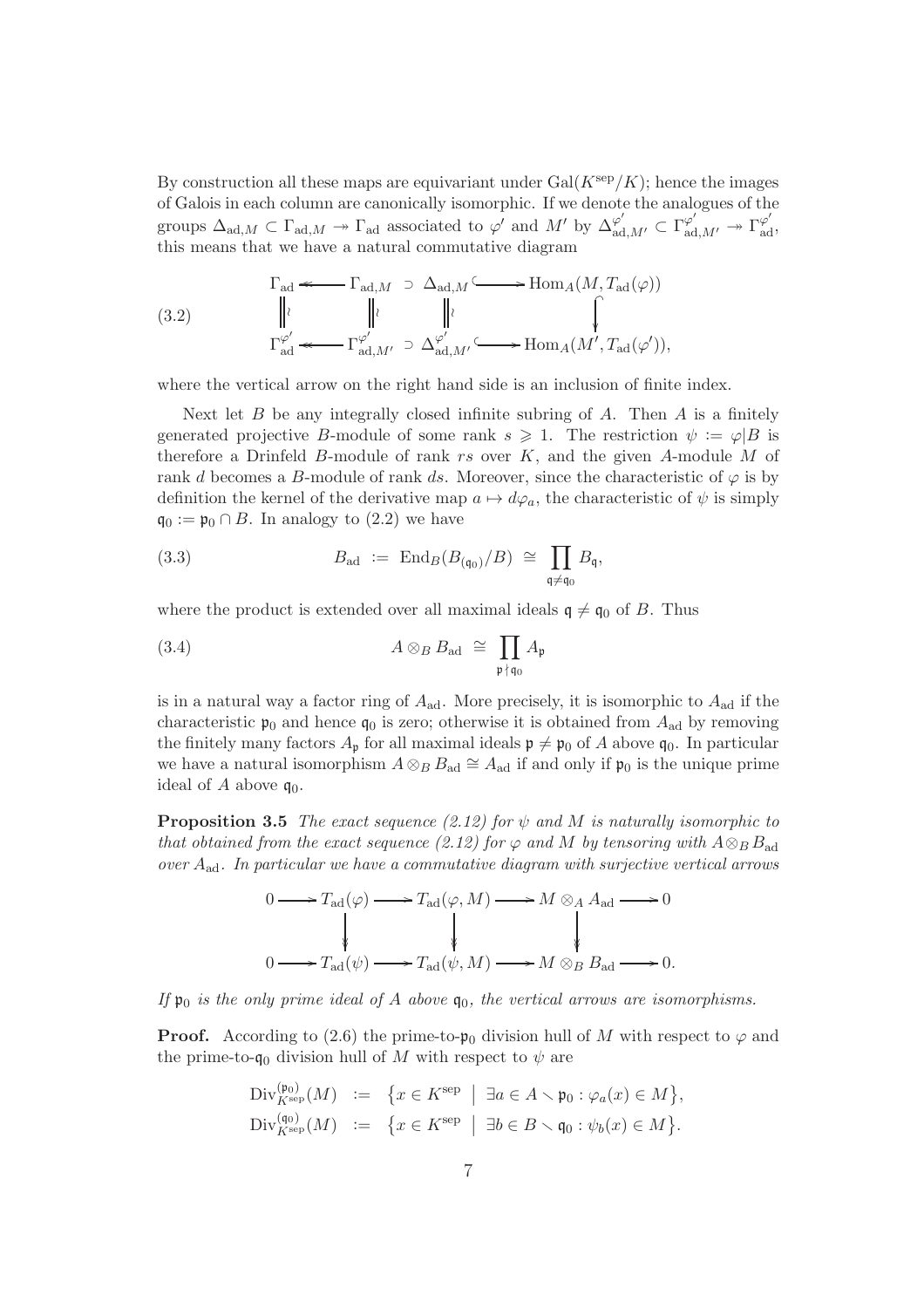Here the latter is automatically contained in the former, because any  $b \in B \setminus \mathfrak{g}_0$ with  $\psi_b(x) \in M$  is by definition an element  $a := b \in A \setminus \mathfrak{p}_0$  with  $\varphi_a(x) \in M$ . Thus  $\mathrm{Div}_{K^{\mathrm{sep}}}(M)/M$  is the subgroup of all elements of  $\mathrm{Div}_{K^{\mathrm{sep}}}(M)/M$  that are annihilated by some element of  $B \setminus \mathfrak{q}_0$ . In other words, it is the subgroup of all prime-to- $\mathfrak{q}_0$  torsion with respect to B, or again, it is obtained from  $\text{Div}_{K^{\text{sep}}}(M)/M$  by removing the ptorsion for all maximal ideals  $\mathfrak{p} \neq \mathfrak{p}_0$  of A above  $\mathfrak{q}_0$ . In the same way  $A \otimes_B (B_{(\mathfrak{q}_0)}/B)$ is isomorphic to the submodule of  $A_{(p_0)}/A$  obtained by removing the p-torsion for all  $\mathfrak{p}|\mathfrak{q}_0$ . The same process applied to the exact sequence (2.9) therefore yields the analogue for  $\psi$  and M. By definition the exact sequence (2.12) for  $\psi$  and M is obtained from this by applying the functor

$$
X \mapsto \text{Hom}_{B}(B_{(\mathfrak{q}_{0})}/B, X) \cong \text{Hom}_{A}(A \otimes_{B} (B_{(\mathfrak{q}_{0})}/B), X)
$$

analogous to  $(2.3)$ . The total effect of this is simply to remove the p-primary factors for all  $\mathfrak{p}|q_0$  from the exact sequence (2.12) for  $\varphi$  and M, from which everything follows.  $\Box$ 

By construction the diagram in Proposition 3.5 is equivariant under  $Gal(K<sup>sep</sup>/K)$ . It therefore induces a natural commutative diagram of Galois groups

(3.6)  
\n
$$
\begin{array}{c}\n\text{Aut}_{A_{\text{ad}}}(T_{\text{ad}}(\varphi)) \supset \Gamma_{\text{ad}} \stackrel{\text{def}}{\longrightarrow} \Gamma_{\text{ad},M} \supset \Delta_{\text{ad},M} \stackrel{\text{def}}{\longrightarrow} \text{Hom}_{A}(M, T_{\text{ad}}(\varphi)) \\
\downarrow \qquad \qquad \downarrow \qquad \qquad \downarrow \qquad \qquad \downarrow \qquad \qquad \downarrow \qquad \qquad \downarrow \qquad \qquad \downarrow \qquad \qquad \downarrow \qquad \qquad \downarrow \qquad \qquad \downarrow \qquad \qquad \downarrow \qquad \qquad \downarrow \qquad \qquad \downarrow \qquad \qquad \downarrow \qquad \qquad \downarrow \qquad \qquad \downarrow \qquad \qquad \downarrow \qquad \qquad \downarrow \qquad \qquad \downarrow \qquad \qquad \downarrow \qquad \qquad \downarrow \qquad \qquad \downarrow \qquad \qquad \downarrow \qquad \qquad \downarrow \qquad \qquad \downarrow \qquad \qquad \downarrow \qquad \qquad \downarrow \qquad \qquad \downarrow \qquad \qquad \downarrow \qquad \qquad \downarrow \qquad \qquad \downarrow \qquad \qquad \downarrow \qquad \qquad \downarrow \qquad \qquad \downarrow \qquad \qquad \downarrow \qquad \qquad \downarrow \qquad \qquad \downarrow \qquad \qquad \downarrow \qquad \qquad \downarrow \qquad \qquad \downarrow \qquad \qquad \downarrow \qquad \qquad \downarrow \qquad \qquad \downarrow \qquad \qquad \downarrow \qquad \qquad \downarrow \qquad \qquad \downarrow \qquad \qquad \downarrow \qquad \qquad \downarrow \qquad \qquad \downarrow \qquad \qquad \downarrow \qquad \qquad \downarrow \qquad \qquad \downarrow \qquad \qquad \downarrow \qquad \qquad \downarrow \qquad \qquad \downarrow \qquad \qquad \downarrow \qquad \qquad \downarrow \qquad \qquad \downarrow \qquad \qquad \downarrow \qquad \qquad \downarrow \qquad \qquad \downarrow \qquad \qquad \downarrow \qquad \qquad \downarrow \qquad \qquad \downarrow \qquad \qquad \downarrow \qquad \qquad \downarrow \qquad \qquad \downarrow \qquad \qquad \downarrow \qquad \qquad \downarrow \qquad \qquad \downarrow \qquad \qquad \downarrow \qquad \qquad \downarrow \
$$

where the subgroups in the lower row are the analogues for  $\psi$  and M of those in the upper row. By construction the left two vertical arrows are surjective, and they are isomorphisms if  $\mathfrak{p}_0$  is the only prime ideal of A above  $\mathfrak{q}_0$ . In that case the rightmost vertical arrow is injective and it follows that the map  $\Delta_{ad,M} \to \Delta_{ad,M}^{\psi}$  is an isomorphism as well. In general one can only conclude that  $\Delta_{\mathrm{ad},M}^{\psi}$  contains the image of  $\Delta_{\text{ad},M}$ . In any case the diagram (3.6) gives a precise way of determining  $\Gamma_{\mathrm{ad},M}^{\psi}$  from  $\Gamma_{\mathrm{ad},M}$ .

#### 4 Previous results on Galois groups

In this section we recall some previous results on the Galois group  $\Gamma_{ad}$ . Its precise description up to commensurability depends on certain endomorphism rings. The endomorphism ring of a Drinfeld module of generic characteristic is always commutative, but in special characteristic it can be non-commutative. In the latter case it can grow on restricting  $\varphi$  to a subring B of A, and this effect can impose additional conditions on  $\Gamma_{\text{ad}}$ . The question of whether the endomorphism ring becomes stationary or grows indefinitely with  $B$  depends on the following property:

Definition 4.1 We call a Drinfeld A-module of special characteristic over K isotrivial if over  $K^{\text{sep}}$  it is isomorphic to a Drinfeld A-module defined over a finite field.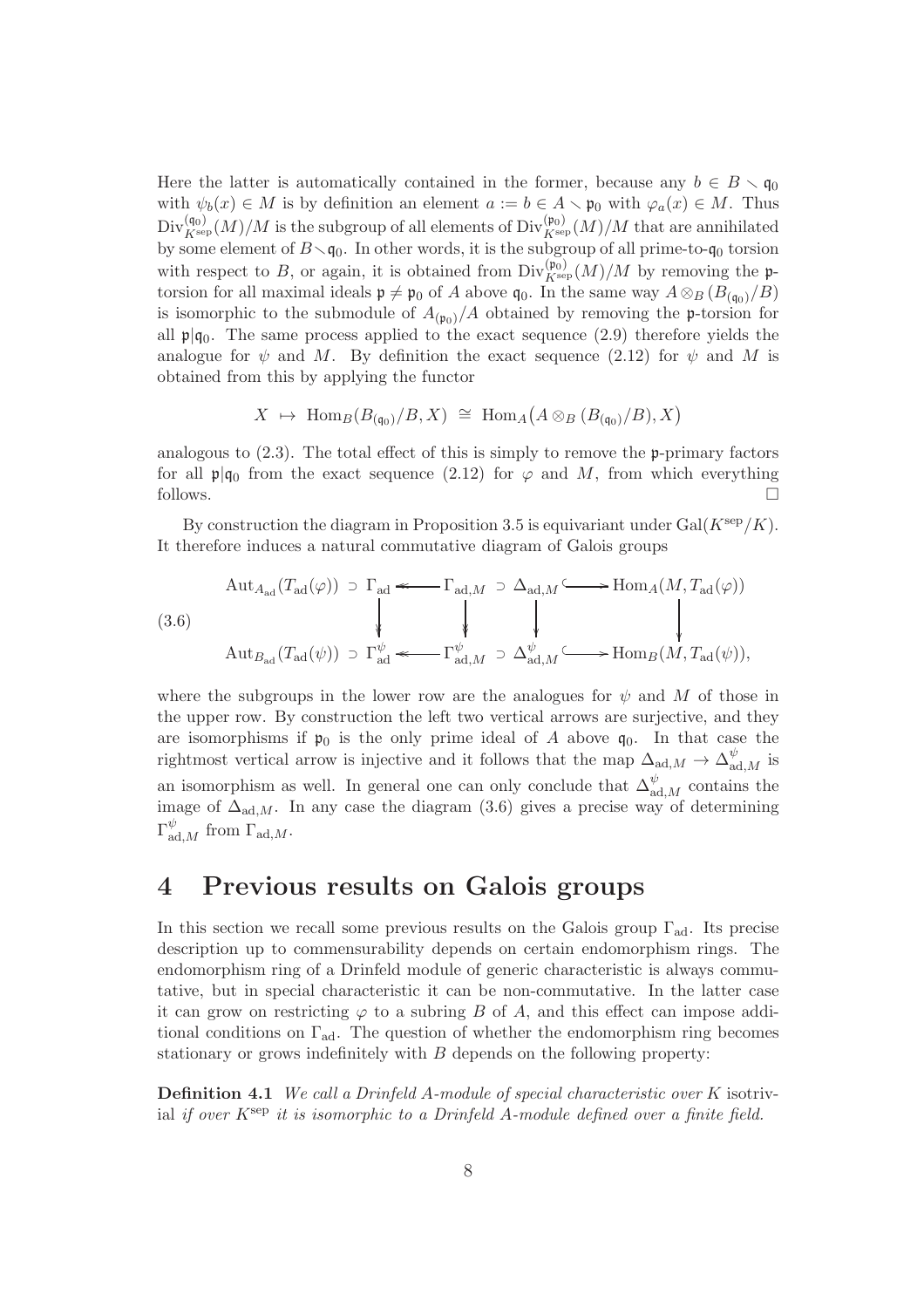The next definition is slightly ad hoc, but it describes particular kinds of Drinfeld modules to which we can reduce ourselves in all cases, allowing a unified treatment of Kummer theory later on.

**Definition 4.2** We call the triple  $(A, K, \varphi)$  primitive if the following conditions hold:

- (a)  $R := \text{End}_K(\varphi)$  is equal to  $\text{End}_{K^{\text{sep}}}(\varphi)$ .
- (b) The center of R is A.
- (c) R is a maximal A-order in  $R \otimes_A F$ .
- (d) If  $\varphi$  is non-isotrivial of special characteristic, then for every integrally closed infinite subring  $B \subset A$  we have  $\text{End}_{K^{\text{sep}}}(\varphi|B) = R$ .
- (e) If  $\varphi$  is isotrivial of special characteristic, then  $A = \mathbb{F}_p[a_0]$  with  $\varphi_{a_0} = \tau^{[k/\mathbb{F}_p]}$ , where  $k$  denotes the finite field of constants of  $K$ .

**Proposition 4.3** Let A' denote the normalization of the center of  $\text{End}_{K^{\text{sep}}}(\varphi)$ .

- (a) There exist a Drinfeld A'-module  $\varphi' : A' \to K^{\text{sep}}[\tau]$  and an isogeny  $f : \varphi \to \varphi' | A$ over  $K^{\text{sep}}$  such that A' is the center of  $\text{End}_{K^{\text{sep}}}(\varphi')$ .
- (b) The characteristic  $\mathfrak{p}'_0$  of any  $\varphi'$  as in (a) is a prime ideal of A' above the characteristic  $\mathfrak{p}_0$  of  $\varphi$ .
- (c) There exist a finite extension  $K' \subset K^{\text{sep}}$  of K, a Drinfeld A'-module  $\varphi' : A' \to$  $K'[\tau]$ , an isogeny  $f: \varphi \to \varphi' | A$  over  $K'$ , and an integrally closed infinite subring  $B \subset A'$  such that  $A'$  is the center of  $\text{End}_{K^{\text{sep}}}(\varphi')$  and  $(B, K', \varphi'|B)$  is primitive.
- (d) The subring B in (c) is unique unless  $\varphi$  is isotrivial of special characteristic, in which case it is never unique.
- (e) For any data as in (c) the characteristic  $\mathfrak{p}'_0$  of  $\varphi'$  is the unique prime ideal of A' above the characteristic  $\mathfrak{q}_0$  of  $\varphi' | B$ .

**Proof.** Applying [2, Prop. 4.3] to  $\varphi$  and the center of End<sub>Ksep</sub>( $\varphi$ ) yields a Drinfeld A-module  $\tilde{\varphi}$ :  $A \to K^{\rm sep}[\tau]$  and an isogeny  $f: \varphi \to \tilde{\varphi}$  over  $K^{\rm sep}$  such that A' is mapped into End<sub>K</sub>sep( $\tilde{\varphi}$ ) under the isomorphism End<sub>Ksep</sub>( $\varphi$ )⊗<sub>A</sub>F ≅ End<sub>Ksep</sub>( $\tilde{\varphi}$ )⊗<sub>A</sub>F induced by f. Then  $A' \otimes_A F$  is the center of  $\text{End}_{K^{\text{sep}}}(\tilde{\varphi}) \otimes_A F$ , and since  $A'$  is integrally closed, it follows that  $A'$  is the center of  $\mathrm{End}_{K^{\mathrm{sep}}}(\tilde{\varphi})$ . The tautological homomorphism  $A' \hookrightarrow \text{End}_{K^{\text{sep}}}(\tilde{\varphi}) \hookrightarrow K^{\text{sep}}[\tau]$  thus constitutes a Drinfeld  $A'$ -module  $\varphi'$  with  $\varphi' | A \cong \tilde{\varphi}$ and  $\mathrm{End}_{K^{\mathrm{sep}}}(\varphi') = \mathrm{End}_{K^{\mathrm{sep}}}(\tilde{\varphi})$ . In particular the center of  $\mathrm{End}_{K^{\mathrm{sep}}}(\varphi')$  is equal to  $A'$ , proving (a).

For (b) recall that the characteristic of  $\varphi'$  is the kernel of the derivative map  $a' \mapsto d\varphi'_{a'}$ . Calling it  $\mathfrak{p}'_0$ , the characteristic of  $\varphi' | A$  is then  $\mathfrak{p}'_0 \cap A$ . As the characteristic of a Drinfeld module is invariant under isogenies, it follows that  $\mathfrak{p}'_0$  lies above  $\mathfrak{p}_0$ , proving (b).

For the remainder of the proof we take any pair  $\varphi'$  and f as in (a). We also choose a finite extension  $K' \subset K^{\text{sep}}$  of K such that  $\varphi'$  and f are defined over  $K'$  and that  $\mathrm{End}_{K'}(\varphi')=\mathrm{End}_{K^{\mathrm{sep}}}(\varphi').$ 

Suppose first that  $\varphi'$  has generic characteristic. Then  $\text{End}_{K'}(\varphi')$  is commutative and hence equal to A', and so the triple  $(A', K', \varphi')$  is already primitive. This proves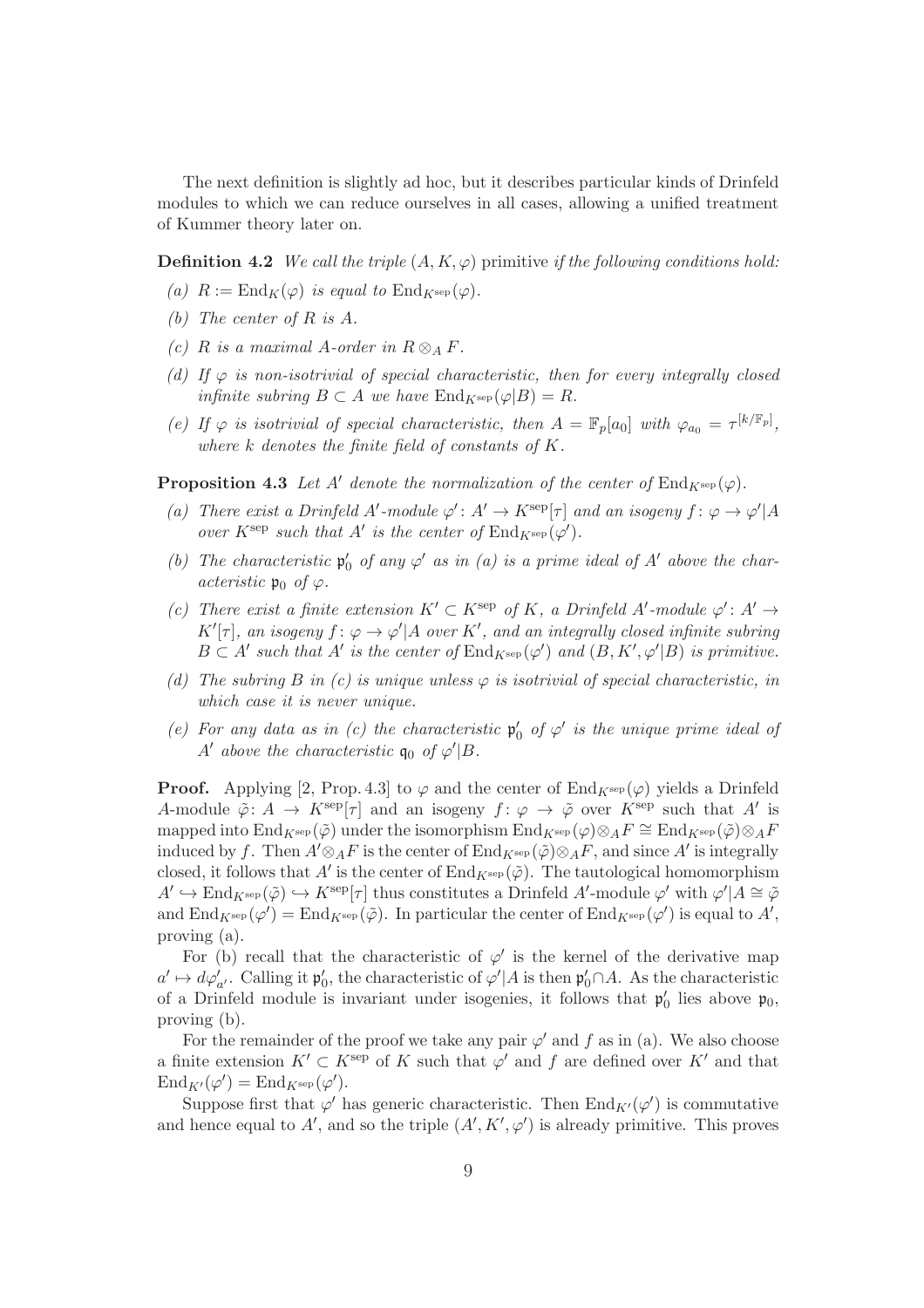(c) with  $B = A'$ . Also, for any integrally closed infinite subring  $B \subset A'$  the ring  $\text{End}_{K^{\text{sep}}}(\varphi'|B)$  is commutative and hence again equal to  $\text{End}_{K^{\text{sep}}}(\varphi') = A'$ . Thus  $(B, K', \varphi'|B)$  being primitive requires that  $B = A'$ , proving (d). Since  $B = A'$ , the assertion of (e) is then trivially true.

Suppose next that  $\varphi'$  is non-isotrivial of special characteristic. Then by [6, Thm. 6.2] there exists a unique integrally closed infinite subring  $B \subset A'$  such that B is the center of  $\text{End}_{K^{\text{sep}}}(\varphi'|B)$  and that  $\text{End}_{K^{\text{sep}}}(\varphi'|B') \subset \text{End}_{K^{\text{sep}}}(\varphi'|B)$  for every integrally closed infinite subring  $B' \subset A'$ . For use below we note that both properties are invariant under isogenies of  $\varphi'$ , because isogenies induce isomorphisms on the rings  $\text{End}_{K^{\text{sep}}}(\varphi'|B') \otimes_{B'} \text{Quot}(B')$ . By uniqueness it follows that B, too, is invariant under isogenies of  $\varphi'$ .

After replacing K' by a finite extension we may assume that  $\text{End}_{K'}(\varphi'|B) =$ End<sub>K</sub>sep( $\varphi'|B$ ). Then the triple  $(B, K', \varphi'|B)$  satisfies the conditions in Definition 4.2 except that  $\text{End}_{K'}(\varphi'|B)$  may not be a maximal order in  $\text{End}_{K'}(\psi')\otimes_B\text{Quot}(B)$ . But applying [2, Prop. 4.3] to  $\varphi' | B$  and  $\text{End}_{K'}(\varphi' | B)$  yields a Drinfeld B-module  $\psi' : B \to$  $K'[\tau]$  and an isogeny  $g: \varphi'|B \to \psi'$  over  $K'$  such that  $\text{End}_{K'}(\psi')$  is a maximal order in End<sub>K'</sub>( $\psi'$ )  $\otimes_B$  Quot(B) which contains End<sub>K'</sub>( $\varphi'$ |B). By the preceding remarks we now find that  $(B, K', \psi')$  is primitive. Moreover, the composite homomorphism  $A' \hookrightarrow \text{End}_{K'}(\varphi') \hookrightarrow \text{End}_{K'}(\varphi'|B) \hookrightarrow \text{End}_{K'}(\psi') \hookrightarrow K'[\tau]$  constitutes a Drinfeld  $A'$ module  $\varphi''$  with  $\varphi''|B \cong \psi'$ . After replacing  $(\varphi', f)$  by  $(\varphi'', g \circ f)$  the data then satisfies all the requirements of (c). Assertion (d) follows from the above stated uniqueness of  $B$ , and (e) follows from [6, Prop. 3.5].

It remains to consider the case where  $\varphi'$  is isotrivial of special characteristic. In this case we may assume that  $\varphi'$  is defined over the constant field k' of K'. Any endomorphism of  $\varphi'$  over  $K^{\text{sep}}$  is then defined over a finite extension of  $k'$ , but by assumption also over  $K'$ ; hence it is defined over  $k'$ . In other words we have  $\text{End}_{K^{\text{sep}}}(\varphi') \subset k'[\tau]$ . Since  $\tau^{[k'/\mathbb{F}_p]}$  lies in the center of the  $k'[\tau]$ , it thus corresponds to an element of the center of  $\text{End}_{K^{\text{sep}}}(\varphi')$ . As this center is equal to A' by assumption, there is therefore an element  $a_0 \in A'$  with  $\varphi'_{a_0} = \tau^{[k'/\mathbb{F}_p]}$ . Set  $B := \mathbb{F}_p[a_0] \subset A'$ which, being isomorphic to a polynomial ring, is an integrally closed infinite subring of A'. Then  $\text{End}_{K^{\text{sep}}}(\varphi'|B)$  is the commutant of  $\tau^{[k'/\mathbb{F}_p]}$  in  $K^{\text{sep}}[\tau]$  and hence just  $k'[\tau]$ . By a standard construction this is a maximal B-order in a (cyclic) central division algebra over  $Quot(B)$ ; hence  $(B, K', \varphi'|B)$  is primitive, proving (c). For (d) observe that replacing  $K'$  and  $k'$  by finite extensions amounts to replacing  $a_0$  by an arbitrary positive power  $a_0^i$ . Thus the ring B is really not unique in this case, proving (d). Finally, assertion (e) follows from [2, Prop. 6.4 (a)]. This finishes the proof of Proposition 4.3.

Assume now that  $(A, K, \varphi)$  is primitive and that  $\varphi$  has rank r. Then  $R \otimes_A F$  is a central division algebra of dimension  $m^2$  over F for some factorization  $r = mn$ . Thus for all primes  $\mathfrak{p} \neq \mathfrak{p}_0$  of A, the ring  $R_{\mathfrak{p}} := R \otimes_A A_{\mathfrak{p}}$  is an  $A_{\mathfrak{p}}$ -order in the central simple algebra  $R \otimes_A F_p$  of dimension  $m^2$  over  $F_p$  and is isomorphic to the matrix ring  $\text{Mat}_{m\times m}(A_{\mathfrak{p}})$  for almost all  $\mathfrak{p}$ . Let  $D_{\mathfrak{p}}$  denote the commutant of  $R_{\mathfrak{p}}$  in  $\text{End}_{A_{\mathfrak{p}}}(T_{\mathfrak{p}}(\varphi))$ . This is an  $A_{\mathfrak{p}}$ -order in a central simple algebra of dimension  $n^2$  over  $F_{\mathfrak{p}}$ and is isomorphic to the matrix ring  $\text{Mat}_{n\times n}(A_{\mathfrak{p}})$  for almost all  $\mathfrak{p}$ . Let  $D_{\mathfrak{p}}^1$  denote the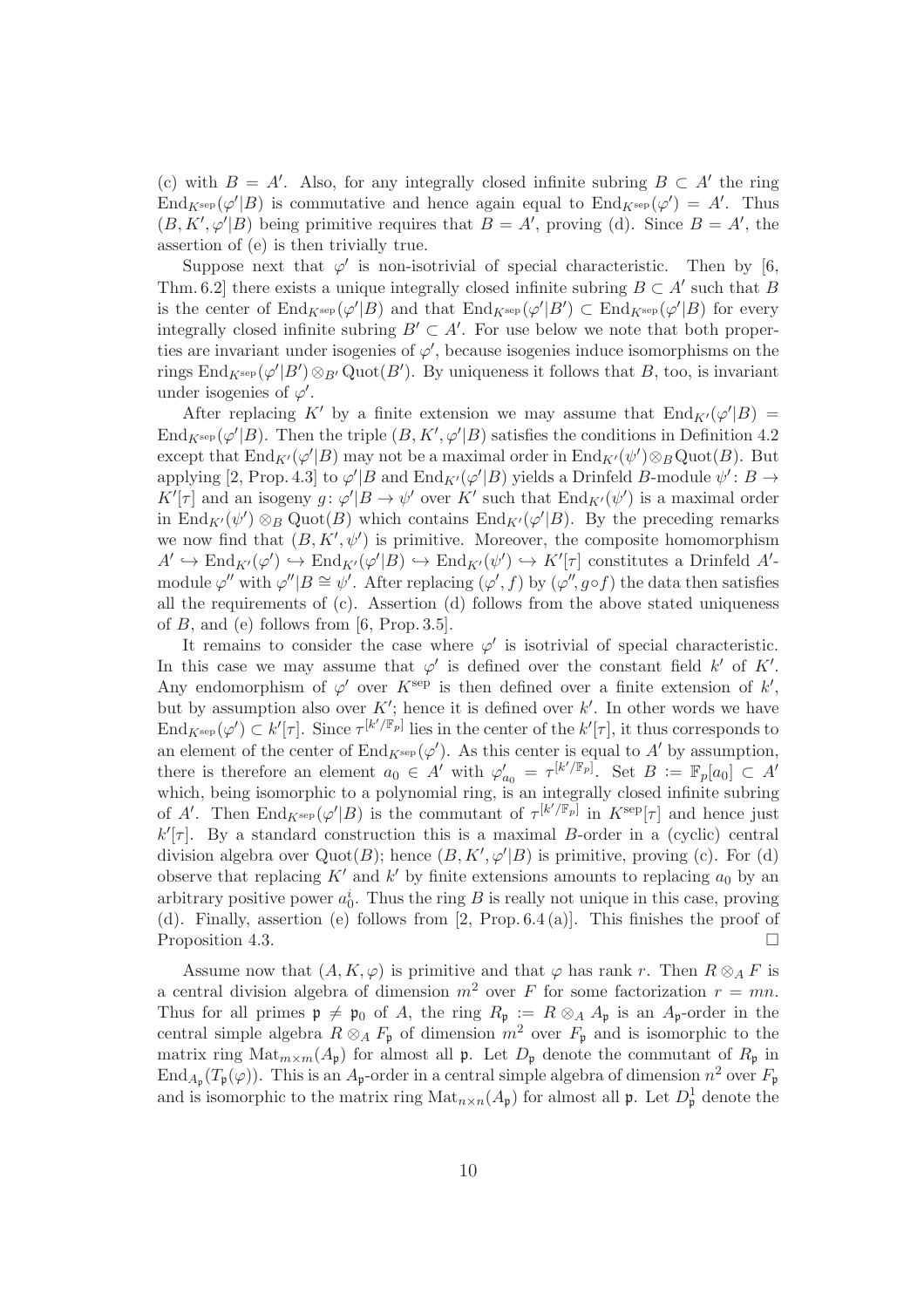multiplicative group of elements of  $D_{\mathfrak{p}}$  of reduced norm 1. Set

$$
D_{\mathrm{ad}} \ := \ \prod_{\mathfrak{p} \neq \mathfrak{p}_0} D_{\mathfrak{p}} \ \subset \ \mathrm{End}_{A_{\mathrm{ad}}}(T_{\mathrm{ad}}(\varphi))
$$

and

$$
D_{\mathrm{ad}}^1 \ := \ \prod_{\mathfrak{p} \neq \mathfrak{p}_0} D_{\mathfrak{p}}^1 \ \subset \ D_{\mathrm{ad}}^\times \ \subset \ \mathrm{Aut}_{A_{\mathrm{ad}}}(T_{\mathrm{ad}}(\varphi)).
$$

If  $\varphi$  has generic characteristic, we have  $m = 1$  and therefore  $D_{\mathfrak{p}} = \text{End}_{A_{\mathfrak{p}}}(T_{\mathfrak{p}}(\varphi)) \cong$  $\text{Mat}_{r \times r}(A_{\mathfrak{p}})$  for all  $\mathfrak{p}$ .

If  $\varphi$  is non-isotrivial of special characteristic  $\mathfrak{p}_0$ , let  $a_0$  be any element of A that generates a positive power of  $\mathfrak{p}_0$ . If  $\varphi$  is isotrivial, the element  $a_0$  from Definition 4.2 (d) already has the same property. In both cases we view  $a_0$  as a scalar element of  $D_{\text{ad}}^{\times}$  via the diagonal embedding  $A \subset A_{\text{ad}} \subset D_{\text{ad}}$ , and let  $\overline{\langle a_0 \rangle}$  denote the pro-cyclic subgroup that is topologically generated by it.

In general the group  $\Gamma_{\text{ad}}$  was described up to commensurability in Pink-Rütsche  $[7]$  and Devic-Pink  $[2]$ . In the primitive case  $[7, Thm. 0.1]$  and  $[2, Thm. 1.1, Prop. 6.3]$ imply:

**Theorem 4.4** Assume that  $(A, K, \varphi)$  is primitive.

- (a) If  $\varphi$  has generic characteristic, then  $\Gamma_{ad}$  is open in  $D_{ad}^{\times}$ .
- (b) If  $\varphi$  is non-isotrivial of special characteristic, then  $n \geqslant 2$  and  $\Gamma_{\text{ad}}$  is commensurable with  $\overline{\langle a_0 \rangle} \cdot D^1_{\text{ad}}$ .
- (c) If  $\varphi$  is isotrivial of special characteristic, then  $n = 1$  and  $\Gamma_{\text{ad}} = \overline{\langle a_0 \rangle}$  with  $a_0$ from  $4.2$  (c).

**Corollary 4.5** Assume that  $(A, K, \varphi)$  is primitive.

- (a) Let  $\Theta_{\text{ad}}$  denote the closure of the  $\mathbb{F}_p$ -subalgebra of  $D_{\text{ad}}$  generated by  $\Gamma_{\text{ad}}$ . Then there exists a non-zero ideal  $\mathfrak a$  of A with  $\mathfrak a \not\subset \mathfrak p_0$  such that  $\mathfrak aD_{\rm ad} \subset \Theta_{\rm ad}$ .
- (b) There exist a scalar element  $\gamma \in \Gamma_{ad}$  and a non-zero ideal b of A with  $\mathfrak{b} \not\subset \mathfrak{p}_0$ such that  $\gamma \equiv 1$  modulo  $\mathfrak{b}A_{\text{ad}}$  but not modulo  $\mathfrak{p}\mathfrak{b}A_{\text{ad}}$  for any prime  $\mathfrak{p} \neq \mathfrak{p}_0$  of A.

**Proof.** Any open subgroup of  $D_{ad}^{\times}$ , and for  $n \ge 2$  any open subgroup of  $D_{ad}^1$ , generates an open subring of  $D_{\text{ad}}$ . Thus the assertion (a) follows from Theorem 4.4 unless  $\varphi$  is isotrivial of special characteristic. But in that case we have  $\Theta_{ad} =$  $\mathbb{F}_p[a_0] = A_{\text{ad}} = D_{\text{ad}}$  and (a) follows as well.

In generic characteristic the assertion (b) follows directly from the openness of  $\Gamma_{ad}$ . In special characteristic some positive power  $a_0^i$  lies in  $\Gamma_{\text{ad}}$ , and so (b) holds with  $\gamma = a_0^i$  and the ideal  $\mathfrak{b} = (a_0^i)$  $\frac{i}{0} - 1$ .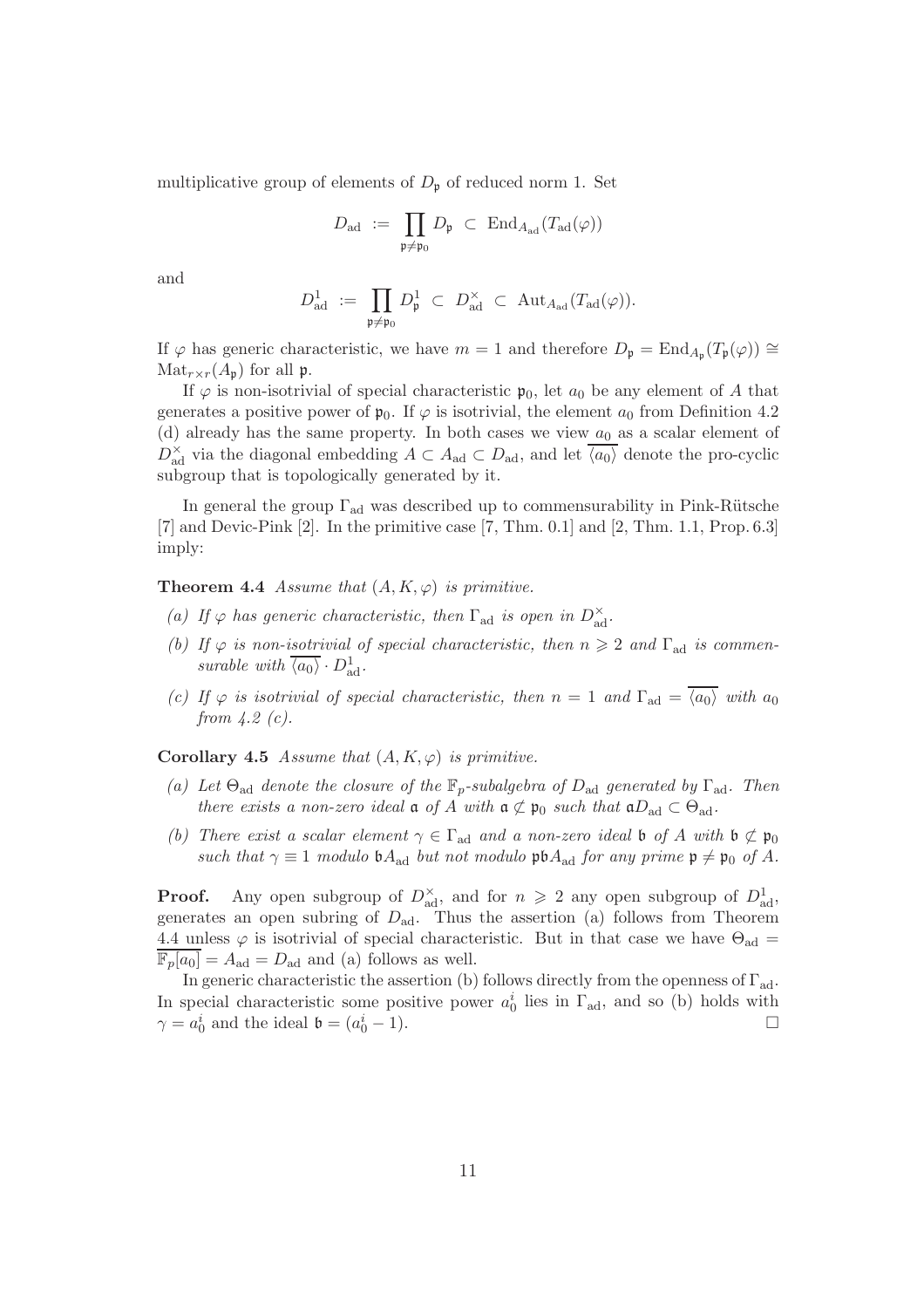#### 5 The primitive case

Now we prove the following result, of which Theorem 1.6  $(c)$  is a special case:

**Theorem 5.1** Assume that  $(A, K, \varphi)$  is primitive. Set  $R := \text{End}_K(\varphi)$  and let M be a finitely generated torsion free R-submodule of K. Then the inclusions  $\Delta_{ad,M} \subset$  $\text{Hom}_R(M, T_{\text{ad}}(\varphi))$  and  $\Gamma_{\text{ad},M} \subset \Gamma_{\text{ad}} \ltimes \text{Hom}_R(M, T_{\text{ad}}(\varphi))$  are both open.

So assume that  $(A, K, \varphi)$  is primitive. Let the subring  $\Theta_{ad} \subset D_{ad}$ , the element  $\gamma \in \Gamma_{\text{ad}}$ , and the ideals  $\mathfrak{a}, \mathfrak{b} \subset A$  be as in Corollary 4.5. Since  $M \subset \text{Div}_{K}^{(\mathfrak{p}_0)}(M)$  has finite index by Theorem 2.7, we can also choose a non-zero ideal c of A with  $c \not\subset \mathfrak{p}_0$ such that  $\mathfrak{c} \cdot \text{Div}_K^{(\mathfrak{p}_0)}(M) \subset M$ . With this data we prove the following more precise version of Theorem 5.1:

**Theorem 5.2** In the above situation we have  $\mathfrak{abc} \cdot \text{Hom}_R(M, T_{ad}(\varphi)) \subset \Delta_{ad,M}$ .

In the rest of this section we abbreviate  $T_{\text{ad}} := T_{\text{ad}}(\varphi)$  and  $M_{\text{ad}}^* := \text{Hom}_R(M, T_{\text{ad}})$ . Recall that the embedding  $\Delta_{ad,M} \subset M^*_{ad}$  is adjoint to the pairing  $\langle , \rangle$  from (2.15). The arithmetic part of the proof is a calculation in  $\text{Div}_{K^{\text{sep}}}(M)$  with the following result:

**Lemma 5.3** For any prime  $\mathfrak{p} \neq \mathfrak{p}_0$  of A and any element  $m \in M$  satisfying  $\langle \Delta_{ad,M}, m \rangle \subset$  $\mathfrak{p} \mathfrak{b} \mathfrak{c} T_{\text{ad}}$  we have  $m \in \mathfrak{p} M$ .

**Proof.** The assumption on  $\gamma$ , viewed as an element of  $A_{ad}$ , means that  $\gamma - 1 \in$  $\mathfrak{b}A_{\text{ad}} \setminus \mathfrak{p}\mathfrak{b}A_{\text{ad}}$ . By the Chinese remainder theorem we can find an element  $b \in A \setminus \mathfrak{p}_0$ satisfying  $b \equiv \gamma - 1$  modulo  $\mathfrak{p} \mathfrak{b} \mathfrak{c} A_{ad}$ . Then by construction we have  $b \in \mathfrak{b} \setminus \mathfrak{p} \mathfrak{b}$ , and  $\gamma$ acts on all pbc-torsion points of  $\varphi$  through the action of  $1 + b \in A$ . By the Chinese remainder theorem we can also find elements  $a, c \in A \setminus \mathfrak{p}_0$  with  $a \in \mathfrak{p} \setminus \mathfrak{p}^2$  and  $c \in \mathfrak{c} \setminus \mathfrak{pc}$ . Then the product abc lies in  $\mathfrak{pbc} \setminus (\mathfrak{p}^2\mathfrak{bc} \cup \mathfrak{p}_0)$ . In particular the order of abc at p is equal to that of pbc, and so we can also choose an element  $d \in A \setminus \mathfrak{p}$  such that  $d\mathfrak{pbc} \subset (abc)$ .

For better readability we abbreviate the action of any element  $e \in A$  on an element  $x \in K^{\rm sep}$  by  $ex := \varphi_e(x)$ . Since  $abc \in A \setminus \mathfrak{p}_0$ , we can select an element  $\widetilde{\widetilde{m}} \in \text{Div}_{K^{\text{sep}}}(M)$  with  $abc\widetilde{\widetilde{m}} = m$ . Then  $\widetilde{m} := d\widetilde{\widetilde{m}}$  is an element of  $\text{Div}_{K^{\text{sep}}}(M)$  which satisfies  $abc\tilde{m} = dm$ . By construction  $\tilde{m}$  lies in  $K^{\text{sep}}$ , but we shall see that it actually lies in a specific subfield.

Namely, choosing a compatible system of division points of  $\tilde{m}$  we can find an A-linear map  $\tilde{t}$ :  $A_{(\mathfrak{p}_0)} \to \text{Div}_{K^{\text{sep}}}(M)$  satisfying  $\tilde{t}(\frac{1}{abc}) = \tilde{m}$ . Then  $\tilde{t}(1) = abc\tilde{m} = dm$ lies in M; hence  $\tilde{t}$  induces an A-linear map  $t: A_{(\mathfrak{p}_0)}/A \to \text{Div}_{K^{\text{sep}}(M)/M$ . By the construction (2.11) this map is an element of  $T_{\text{ad}}(\varphi, M)$  whose image in  $M \otimes_A A_{\text{ad}}$  is dm⊗1. For any  $\delta \in \Delta_{ad,M}$  the definition (2.15) of the pairing now says that  $\langle \delta, dm \rangle =$  $\delta(t) - t$ . But the assumption  $\langle \Delta_{\mathrm{ad},M}, m \rangle \subset \mathfrak{p} \mathfrak{b} \mathfrak{c} T_{\mathrm{ad}}$  implies that  $\langle \Delta_{\mathrm{ad},M}, dm \rangle \subset$  $d\mathfrak{p}$ bc $T_{\text{ad}} \subset abcT_{\text{ad}}$  and therefore  $\delta(t) - t \in abcT_{\text{ad}}$ . Thus  $\delta(t) - t$  is the multiple by abc of an A-linear map  $A_{(p_0)}/A \to Div_{K^{\text{sep}}}^{(p_0)}(\{0\})$ ; hence it is zero on the residue class of  $\frac{1}{abc}$ . By the construction of t this means that  $\delta(\tilde{m})-\tilde{m}=0$ . Varying  $\delta$  we conclude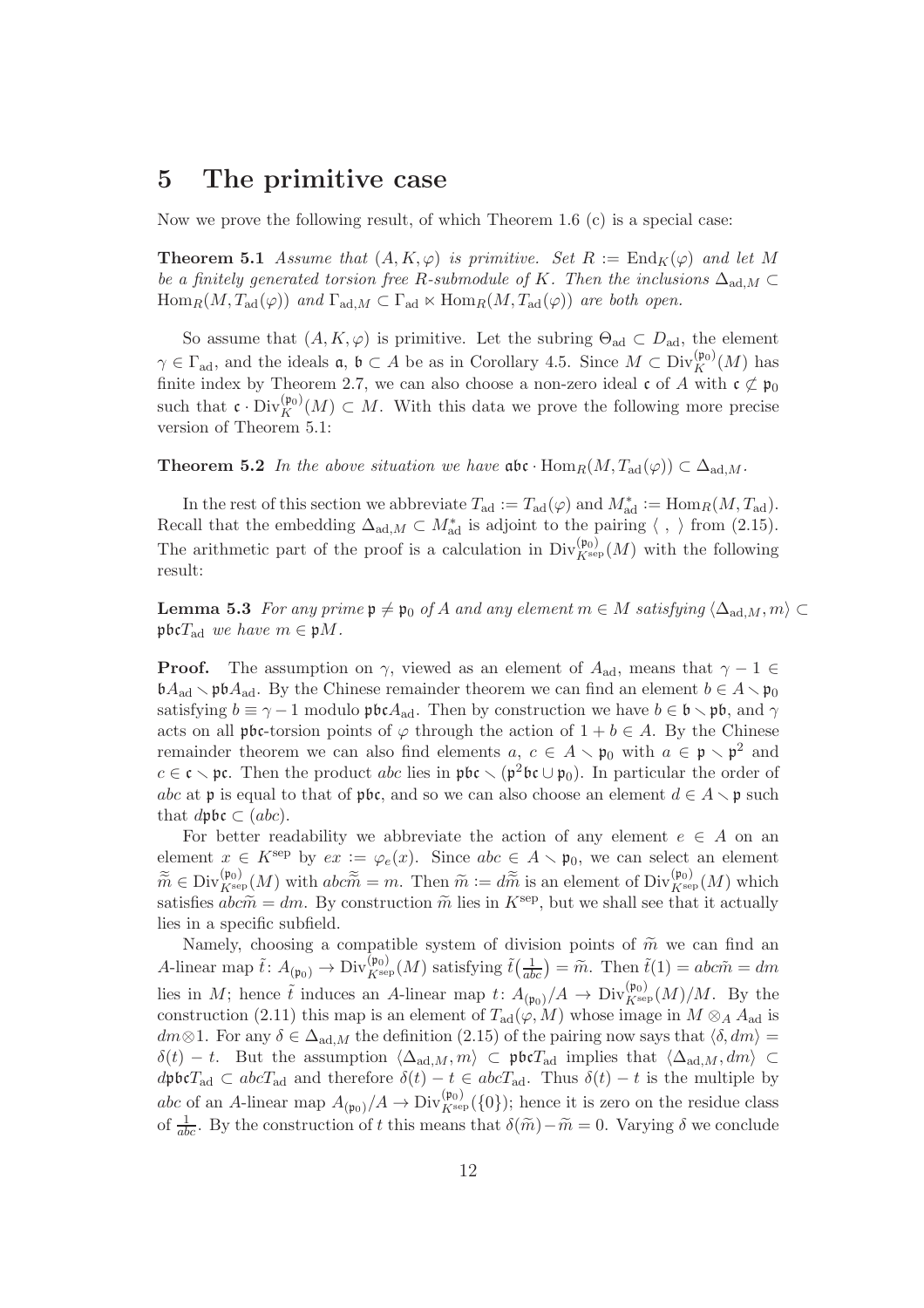that  $\tilde{m}$  is fixed by  $\Delta_{ad,M}$ ; in other words, it lies in the subfield  $K_{ad} \subset K^{\rm sep}$  with  $Gal(K_{ad}/K) = \Gamma_{ad}.$ 

Now consider any element  $\sigma \in \text{Gal}(K^{\text{sep}}/K)$ . The fact that m lies in K implies that

$$
abc(\sigma - 1)(\widetilde{m}) = (\sigma - 1)(abc\widetilde{m}) = (\sigma - 1)(m) = 0.
$$

Thus  $(\sigma - 1)(\tilde{\tilde{m}})$  is annihilated by abc and hence by the ideal dpbc  $\subset (abc)$ . The element  $(\sigma - 1)(\tilde{m}) = d(\sigma - 1)(\tilde{m})$  is therefore annihilated by the ideal pbc. Since  $\gamma$ acts on all pbc-torsion points through the action of  $1 + b \in A$ , it follows that

$$
(1+b-\gamma)((\sigma-1)(\widetilde{m}))=0.
$$

On the other hand we have  $\widetilde{m} \in K_{ad}$ , and since  $\gamma$  lies in the center of  $\Gamma_{ad}$ , its action on  $K_{\text{ad}}$  commutes with the action of  $\sigma$  on  $K_{\text{ad}}$ . Thus the last equation is equivalent to

$$
(\sigma - 1)((1 + b - \gamma)(\widetilde{m})) = 0.
$$

As  $\sigma \in \text{Gal}(K^{\text{sep}}/K)$  was arbitrary, it follows that  $(1 + b - \gamma)(\widetilde{m}) \in K$ .

Since  $\widetilde{m}$  lies in Div $_{K^{\text{sep}}}(M)$ , we can now deduce that  $(1+b-\gamma)(\widetilde{m}) \in \text{Div}_{K}^{(\mathfrak{p}_0)}(M)$ . By the choice of c and c it follows that  $c(1+b-\gamma)(\widetilde{m}) \in M$ . The fact that  $dm = abc\widetilde{m}$ thus implies that

$$
(1+b-\gamma)(dm) = (1+b-\gamma)(abc\tilde{m}) = abc(1+b-\gamma)(\tilde{m}) \in abM.
$$

But dm is an element of K and therefore satisfies  $(1 - \gamma)(dm) = 0$ . Thus the last relation shows that actually  $bdm \in abM$  and so  $dm \in aM$ . Since  $a \in \mathfrak{p}$  and  $d \notin \mathfrak{p}$ , this implies that  $m \in \mathfrak{p}M$ , as desired.

The rest of the proof of Theorem 5.2 involves rings and modules. It is easier to understand if  $R = A$ , in which case  $D_{\mathfrak{p}} \cong \text{Mat}_{r \times r}(A_{\mathfrak{p}})$  for all  $\mathfrak{p}$ , so the readers may want to restrict themselves to that case on first reading. For general facts on maximal orders in semisimple algebras see Reiner [9].

Using [9, Cor. 11.6], the assumptions 4.2 imply that for any prime  $\mathfrak{p} \neq \mathfrak{p}_0$  of A the ring  $R_p := R \otimes_A A_p$  is a maximal order in a finite dimensional central simple algebra over  $F_{\mathfrak{p}}$ . By [9, Thm. 17.3] we can therefore identify it with the matrix ring  $\text{Mat}_{n_{\mathfrak{p}}\times n_{\mathfrak{p}}}(S_{\mathfrak{p}})$ , where  $S_{\mathfrak{p}}$  is the maximal order in a finite dimensional central division algebra over  $F_{\mathfrak{p}}$ . Here  $n_{\mathfrak{p}} \geq 1$  may vary with  $\mathfrak{p}$ . Let  $L_{\mathfrak{p}} := S_{\mathfrak{p}}^{\oplus n_{\mathfrak{p}}}$  denote the tautological left  $R_{\mathfrak{p}}$ -module. Since  $T_{\mathfrak{p}} := T_{\mathfrak{p}}(\varphi)$  is a non-trivial finitely generated torsion free left  $R_{\mathfrak{p}}$ -module, it is isomorphic to  $L_{\mathfrak{p}}^{\oplus m_{\mathfrak{p}}}$  for some  $m_{\mathfrak{p}} \geq 1$  by [9, Thm. 18.10]. Thus  $D_{\mathfrak{p}} := \text{End}_{R_{\mathfrak{p}}}(T_{\mathfrak{p}})$  is isomorphic to the matrix ring  $\text{Mat}_{m_{\mathfrak{p}} \times m_{\mathfrak{p}}}(S_{\mathfrak{p}}^{\text{opp}})$  over the opposite algebra  $S_{\mathfrak{p}}^{\text{opp}}$ . Let  $N_{\mathfrak{p}} := (S_{\mathfrak{p}}^{\text{opp}})^{\oplus m_{\mathfrak{p}}}$  denote the tautological left  $D_{\mathfrak{p}}$ -module; then as a  $D_{\mathfrak{p}}$ -module  $T_{\mathfrak{p}}$  is isomorphic to  $N_{\mathfrak{p}}^{\oplus n_{\mathfrak{p}}}$ . Moreover, by biduality, using Morita equivalence [9, Thm. 16.14] or direct computation, we have

(5.4) 
$$
R_{\mathfrak{p}} \cong \mathrm{End}_{D_{\mathfrak{p}}}(T_{\mathfrak{p}}).
$$

Next, since  $R$  is a maximal order in a division algebra over the Dedekind ring  $A$ , and M is a finitely generated torsion free R-module, M is a projective R-module by  $[9,$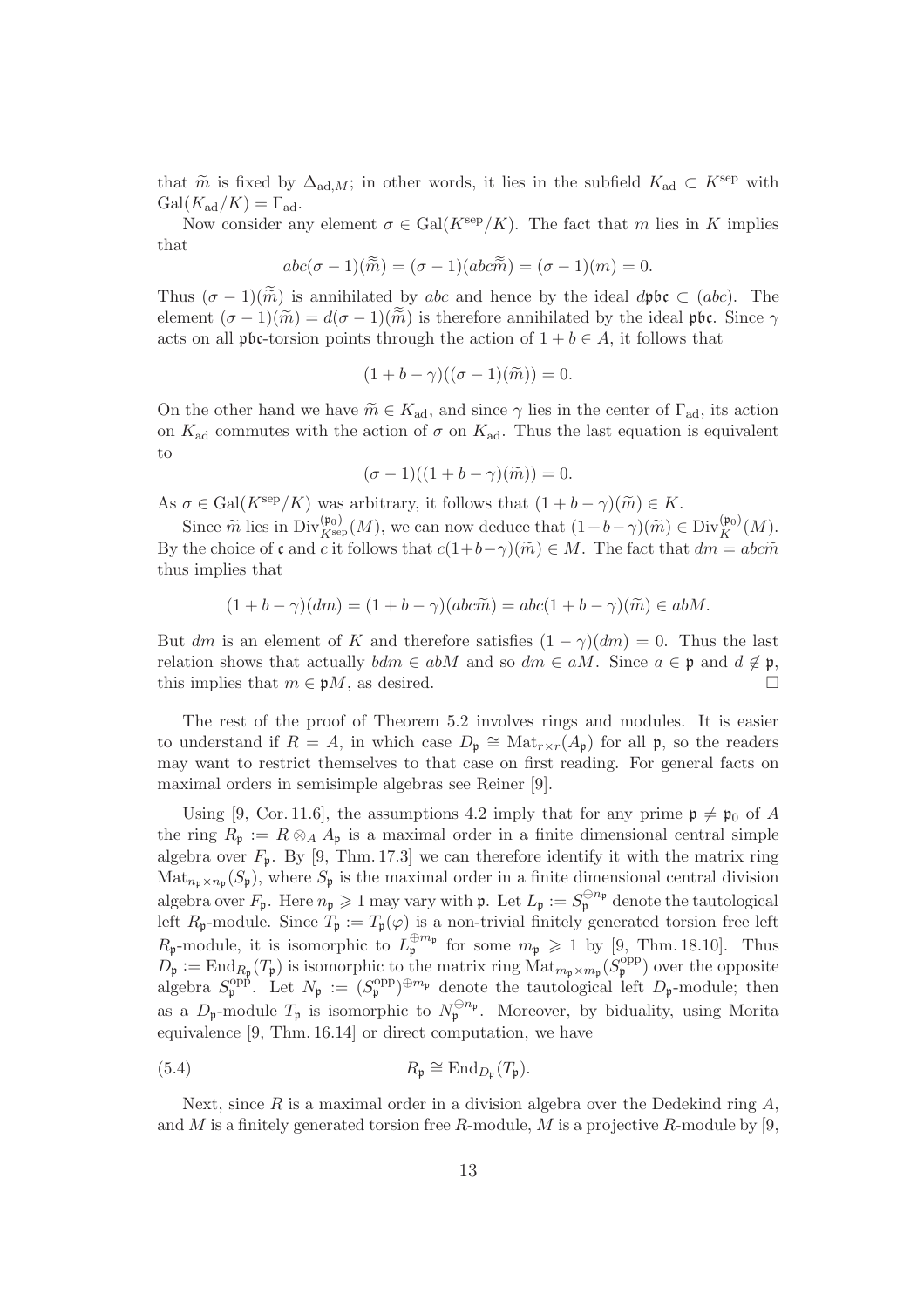Cor. 21.5, say of rank  $\ell \geqslant 0$ . For each  $\mathfrak{p} \neq \mathfrak{p}_0$  we therefore have  $M_{\mathfrak{p}} := M \otimes_A A_{\mathfrak{p}} \cong R_{\mathfrak{p}}^{\oplus \ell}$ as an  $R_{\mathfrak{p}}$ -module. Consequently  $M_{\mathfrak{p}}^* := \text{Hom}_R(M, T_{\mathfrak{p}}) \cong T_{\mathfrak{p}}^{\oplus \ell}$  as a  $D_{\mathfrak{p}}$ -module via the action of  $D_{\mathfrak{p}}$  on  $T_{\mathfrak{p}}$ . Using the biduality (5.4) we obtain a natural isomorphism

(5.5) 
$$
M_{\mathfrak{p}} \cong \text{Hom}_{D_{\mathfrak{p}}}(M_{\mathfrak{p}}^*, T_{\mathfrak{p}}).
$$

Taking the product over all  $\mathfrak{p} \neq \mathfrak{p}_0$  yields adelic versions of all this with  $T_{ad} = \prod T_{\mathfrak{p}}$ and  $R_{\text{ad}} = \prod R_{\mathfrak{p}}$  and  $D_{\text{ad}} = \prod D_{\mathfrak{p}}$  and  $M_{\text{ad}}^* = \prod M_{\mathfrak{p}}^*$ .

Recall that  $\Delta_{ad,M}$  is a closed additive subgroup of  $M^*_{ad} = \prod M^*_{\mathfrak{p}}$ . Let  $\Delta_{\mathfrak{p}}$  denote its image under the projection to  $M_{\mathfrak{p}}^*$ .

**Lemma 5.6** For any  $\mathfrak{p} \neq \mathfrak{p}_0$  and any  $D_{\mathfrak{p}}$ -linear map  $f : M_{\mathfrak{p}}^* \to N_{\mathfrak{p}}$  satisfying  $f(\Delta_{\mathfrak{p}}) \subset$ pbc $N_{\mathfrak{p}},$  we have  $f(M_{\mathfrak{p}}^*) \subset \mathfrak{p}N_{\mathfrak{p}}$ .

**Proof.** Since  $N_p$  is a  $D_p$ -module isomorphic to a direct summand of  $T_p$ , it is equivalent to show that for every  $D_{\mathfrak{p}}$ -linear map  $g: M_{\mathfrak{p}}^* \to T_{\mathfrak{p}}$  with  $g(\Delta_{\mathfrak{p}}) \subset \mathfrak{phc}T_{\mathfrak{p}}$  we have  $g(M_{\mathfrak{p}}^*) \subset \mathfrak{p}T_{\mathfrak{p}}$ . Let  $\langle , \rangle: M_{\mathfrak{p}}^* \times M_{\mathfrak{p}} \to T_{\mathfrak{p}}$  denote the natural  $A_{\mathfrak{p}}$ -bilinear map. Then the biduality (5.5) says that  $g = \langle \_, m_{\mathfrak{p}} \rangle$  for an element  $m_{\mathfrak{p}} \in M_{\mathfrak{p}}$ . Write  $\mathfrak{p}$ bc =  $\mathfrak{p}^i$  of or an integer  $i \geqslant 1$  and an ideal  $\mathfrak d$  of A that is prime to  $\mathfrak p$ . Choose any element  $m \in M$  which is congruent to  $m_{\mathfrak{p}}$  modulo  $\mathfrak{p}^i M_{\mathfrak{p}}$  and congruent to 0 modulo  $\mathfrak{d}M$ . Then the assumption  $\langle \Delta_{\mathfrak{p}}, m_{\mathfrak{p}} \rangle = g(\Delta_{\mathfrak{p}}) \subset \mathfrak{p}\mathfrak{b} \mathfrak{c} T_{\mathfrak{p}}$  implies that  $\langle \Delta_{\mathrm{ad},M}, m \rangle \subset \mathfrak{p}\mathfrak{b} \mathfrak{c} T_{\mathrm{ad}}$ . By Lemma 5.3 it follows that  $m \in \mathfrak{p}M$ . Consequently  $m_{\mathfrak{p}} \in \mathfrak{p}M_{\mathfrak{p}}$  and therefore  $g(M_{\mathfrak{p}}^*) = \langle \Delta_{\mathfrak{p}}, m_{\mathfrak{p}} \rangle \subset \mathfrak{p}T_{\mathfrak{p}},$  as desired.

Now observe that  $\Delta_{\text{ad},M} \subset M_{\text{ad}}^*$  is a closed additive subgroup that is invariant under the action of  $\Gamma_{ad}$ . It is therefore a submodule with respect to the subring  $\Theta_{\text{ad}} := \overline{\mathbb{F}_p[\Gamma_{\text{ad}}]}$  of  $D_{\text{ad}}$  from Corollary 4.5 (a). By 4.5 (a) we therefore have

(5.7) 
$$
\Delta'_{\text{ad}} := \mathfrak{a} D_{\text{ad}} \Delta_{\text{ad},M} \subset \Delta_{\text{ad},M}.
$$

By construction  $\Delta'_{ad}$  is a submodule over  $D_{ad} = \prod D_{\mathfrak{p}}$  and therefore itself a product  $\Delta'_{\rm ad} = \prod \Delta'_{\rm p}$  for  $D_{\rm p}^{\rm ad}$ -submodules  $\Delta'_{\rm p} \subset M_{\rm p}^*$ .

**Lemma 5.8** For any  $\mathfrak{p} \neq \mathfrak{p}_0$  and any  $D_{\mathfrak{p}}$ -linear map  $f : M_{\mathfrak{p}}^* \to N_{\mathfrak{p}}$  satisfying  $f(\Delta_{\mathfrak{p}}') \subset$  $\mathfrak{pabc}N_{\mathfrak{p}},$  we have  $f(M_{\mathfrak{p}}^{*})\subset \mathfrak{p}N_{\mathfrak{p}}.$ 

**Proof.** The definition of  $\Delta'_{p}$  implies that  $aD_{p}\Delta_{p} \subset \Delta'_{p}$ . Thus by assumption we have  $\mathfrak{a}f(\Delta_{\mathfrak{p}}) \subset f(\mathfrak{a}D_{\mathfrak{p}}\Delta_{\mathfrak{p}}) \subset f(\Delta_{\mathfrak{p}}') \subset \mathfrak{p}\mathfrak{a}\mathfrak{b}\mathfrak{c}N_{\mathfrak{p}}$  and therefore  $f(\Delta_{\mathfrak{p}}) \subset \mathfrak{p}\mathfrak{b}\mathfrak{c}N_{\mathfrak{p}}$ . By Lemma 5.6 this implies that  $f(M_{\mathfrak{p}}^*) \subset \mathfrak{p}N_{\mathfrak{p}}$ .

Lemma 5.9 For any  $\mathfrak{p} \neq \mathfrak{p}_0$  we have  $\mathfrak{a}\mathfrak{b}\mathfrak{c}M_{\mathfrak{p}}^* \subset \Delta_{\mathfrak{p}}'.$ 

**Proof.** Let  $\mathfrak{m}_{\mathfrak{p}}$  denote the maximal ideal of  $S_{\mathfrak{p}}^{\text{opp}}$ . Then by [9, Thm. 13.2] we have  $\mathfrak{p}S_{\mathfrak{p}}^{\mathrm{opp}} = \mathfrak{m}_{\mathfrak{p}}^e$  for some integer  $e \geq 1$ . The general theory says the following about the structure of the module  $M_{\mathfrak{p}}^*/\Delta_{\mathfrak{p}}'$  over the maximal order  $D_{\mathfrak{p}}$ . On the one hand, by Knebusch [4, Satz 7] the torsion submodule of  $M_{\mathfrak{p}}^*/\Delta_{\mathfrak{p}}'$  is a finite direct sum of indecomposable modules isomorphic to  $N_{\mathfrak{p}}/\mathfrak{m}_{\mathfrak{p}}^{j_{\nu}}N_{\mathfrak{p}}$  for certain integers  $j_{\nu} \geqslant 1$ . On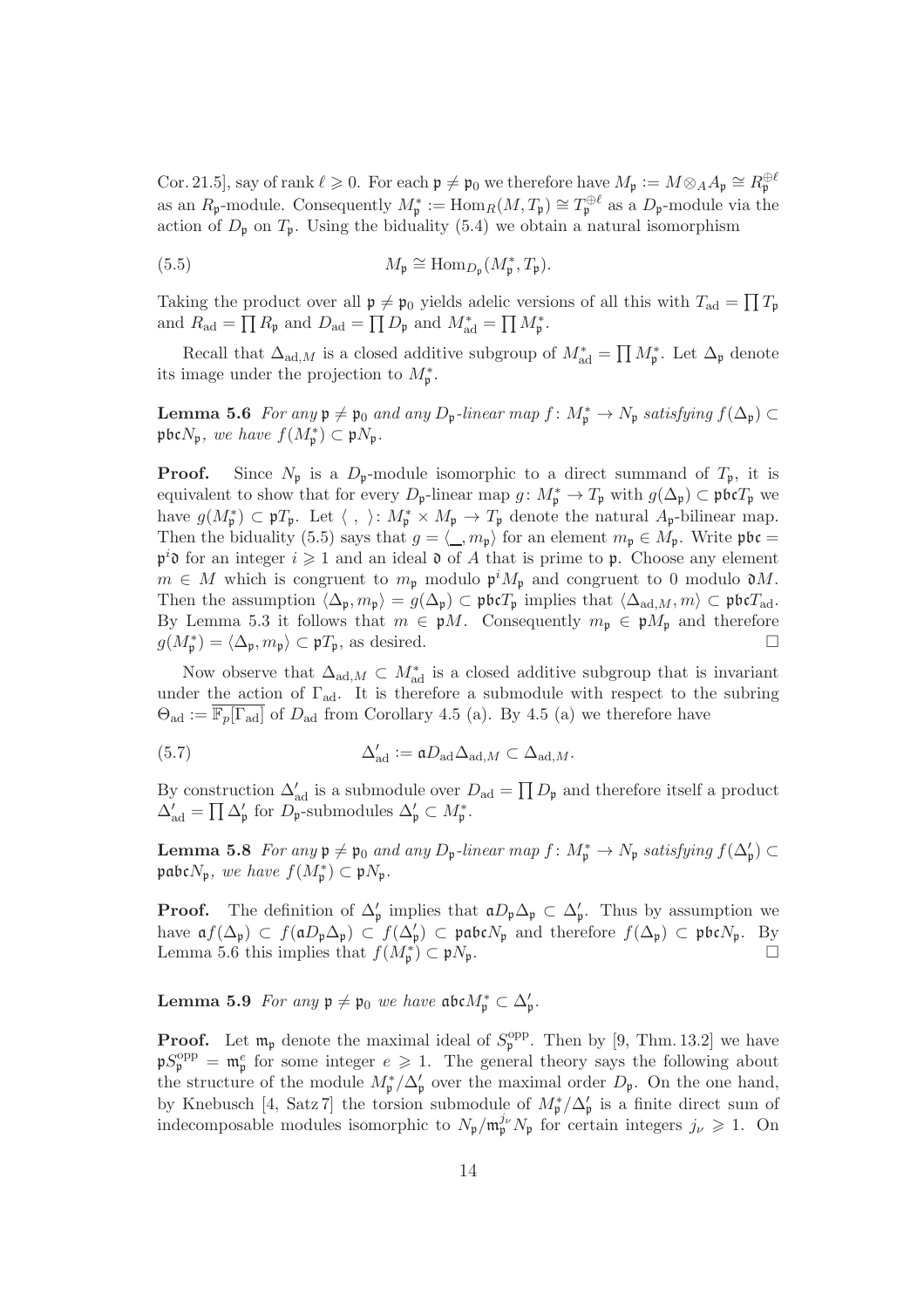the other hand, the factor module of  $M_{\mathfrak{p}}^*/\Delta_{\mathfrak{p}}'$  by its torsion submodule is projective by [9, Cor. 21.5] and hence isomorphic to a direct sum of copies of  $N_p$ . That the factor module is projective also implies that  $M_{\mathfrak{p}}^*/\Delta_{\mathfrak{p}}'$  is isomorphic to the direct sum of its torsion submodule with the factor module. Together it follows that  $M_{\mathfrak{p}}^*/\Delta_{\mathfrak{p}}'$  is a finite direct sum of modules isomorphic to  $N_{\mathfrak{p}}$  or to  $N_{\mathfrak{p}}/m_{\mathfrak{p}}^{j_{\nu}}N_{\mathfrak{p}}$  for certain integers  $j_{\nu} \geqslant 1.$ 

To use this fact, let  $\mathfrak{p}^i$  denote the highest power of  $\mathfrak p$  dividing  $\mathfrak{abc}$ . If no summand isomorphic to  $N_{\mathfrak{p}}$  occurs in  $M_{\mathfrak{p}}^*/\Delta_{\mathfrak{p}}'$  and all exponents  $j_{\nu}$  are  $\leqslant ei$ , then  $M_{\mathfrak{p}}^*/\Delta_{\mathfrak{p}}'$  is annihilated by  $\mathfrak{p}^i S_{\mathfrak{p}}^{\text{opp}} = \mathfrak{m}_{\mathfrak{p}}^{ei}$ . In this case it follows that  $\mathfrak{a}\mathfrak{b}\mathfrak{c}M_{\mathfrak{p}}^* = \mathfrak{p}^i M_{\mathfrak{p}}^* \subset \Delta_{\mathfrak{p}}'$ , as desired.

Otherwise there exists a surjective  $D_{\mathfrak{p}}$ -linear map  $M_{\mathfrak{p}}^*/\Delta_{\mathfrak{p}}' \to N_{\mathfrak{p}}/\mathfrak{m}_{\mathfrak{p}}^{ei+1}N_{\mathfrak{p}}$ . Composed with the isomorphism

$$
N_{\mathfrak{p}}/\mathfrak{m}_{\mathfrak{p}}^{ei+1}N_{\mathfrak{p}}\;\cong\;\mathfrak{m}_{\mathfrak{p}}^{e-1}N_{\mathfrak{p}}/\mathfrak{p}^{i+1}N_{\mathfrak{p}}\;=\;\mathfrak{m}_{\mathfrak{p}}^{e-1}N_{\mathfrak{p}}/\mathfrak{p}\mathfrak{a}\mathfrak{b}\mathfrak{c} N_{\mathfrak{p}},
$$

this yields a  $D_{\mathfrak{p}}$ -linear map  $M_{\mathfrak{p}}^*/\Delta_{\mathfrak{p}}' \to N_{\mathfrak{p}}/\mathfrak{pabc}N_{\mathfrak{p}}$  whose image is not contained in  $\mathfrak{p}N_{\mathfrak{p}}/\mathfrak{p}$ abc $N_{\mathfrak{p}} = \mathfrak{m}_{\mathfrak{p}}^eN_{\mathfrak{p}}/\mathfrak{p}$ abc $N_{\mathfrak{p}}$ . As  $M_{\mathfrak{p}}^*$  is a projective  $D_{\mathfrak{p}}$ -module, the latter map can be lifted to a  $D_{\mathfrak{p}}$ -linear map  $f: M_{\mathfrak{p}}^* \to N_{\mathfrak{p}}$ . By construction this map then satisfies  $f(\Delta_{\mathfrak{p}}') \subset \mathfrak{p}\mathfrak{a}\mathfrak{b}\mathfrak{c}N_{\mathfrak{p}}$  and  $f(M_{\mathfrak{p}}^*) \not\subset \mathfrak{p}N_{\mathfrak{p}}$ . But that contradicts Lemma 5.8; hence this case is not possible and the lemma is proved.  $\Box$ 

Taking the product over all  $\mathfrak{p}$ , Lemma 5.9 and the inclusion (5.7) imply that abc $M^*_{\text{ad}} \subset \Delta'_{\text{ad}} \subset \Delta_{\text{ad},M}$ . This finishes the proof of Theorem 5.2. In particular it proves the first assertion of Theorem 5.1, from which the second assertion directly follows.

#### 6 The general case

First we note the following general fact on homomorphisms of modules:

Proposition 6.1 Let S be a unitary ring, not necessarily commutative, and let M and  $N$  be left S-modules. Let  $X$  be a subset of  $M$  and  $SX$  the S-submodule generated by it. Let  $\text{Hom}_{(S)}(X, N)$  denote the set of maps  $\ell \colon X \to N$  such that for any finite collection of  $s_i \in S$  and  $x_i \in X$  with  $\sum_i s_i x_i = 0$  in M we have  $\sum_i s_i \ell(x_i) = 0$  in N.

- (a) The restriction of maps induces a bijection  $\text{Hom}_S(SX, N) \overset{\sim}{\to} \text{Hom}_{(S)}(X, N)$ .
- (b) If R is a unitary subring of S such that X is an R-submodule and the natural map  $S \otimes_R X \to M$ ,  $\sum_i s_i \otimes x_i \mapsto \sum_i s_i x_i$  is injective, then  $\text{Hom}_{(S)}(X,N) =$  $\text{Hom}_R(X, N)$ .
- (c) If X is an S-submodule of M, then  $\text{Hom}_{(S)}(X, N) = \text{Hom}_S(X, N)$ .

**Proof.** Let  $F := \bigoplus_{x \in X} S \cdot [x]$  be the free left S-module over the set X and consider the natural S-linear map  $F \to M$ ,  $\sum_i s_i [x_i] \mapsto \sum_i s_i x_i$ . Since S is unitary, the image of this map is SX. Let T denote its kernel. Then giving an S-linear map  $SX \rightarrow N$ is equivalent to giving an S-linear map  $F \to N$  which vanishes on T. Using the universal property of  $F$  we find that the latter is equivalent to giving an element of  $\text{Hom}_{(S)}(X, N)$ . The total correspondence is given by restriction of maps, proving (a).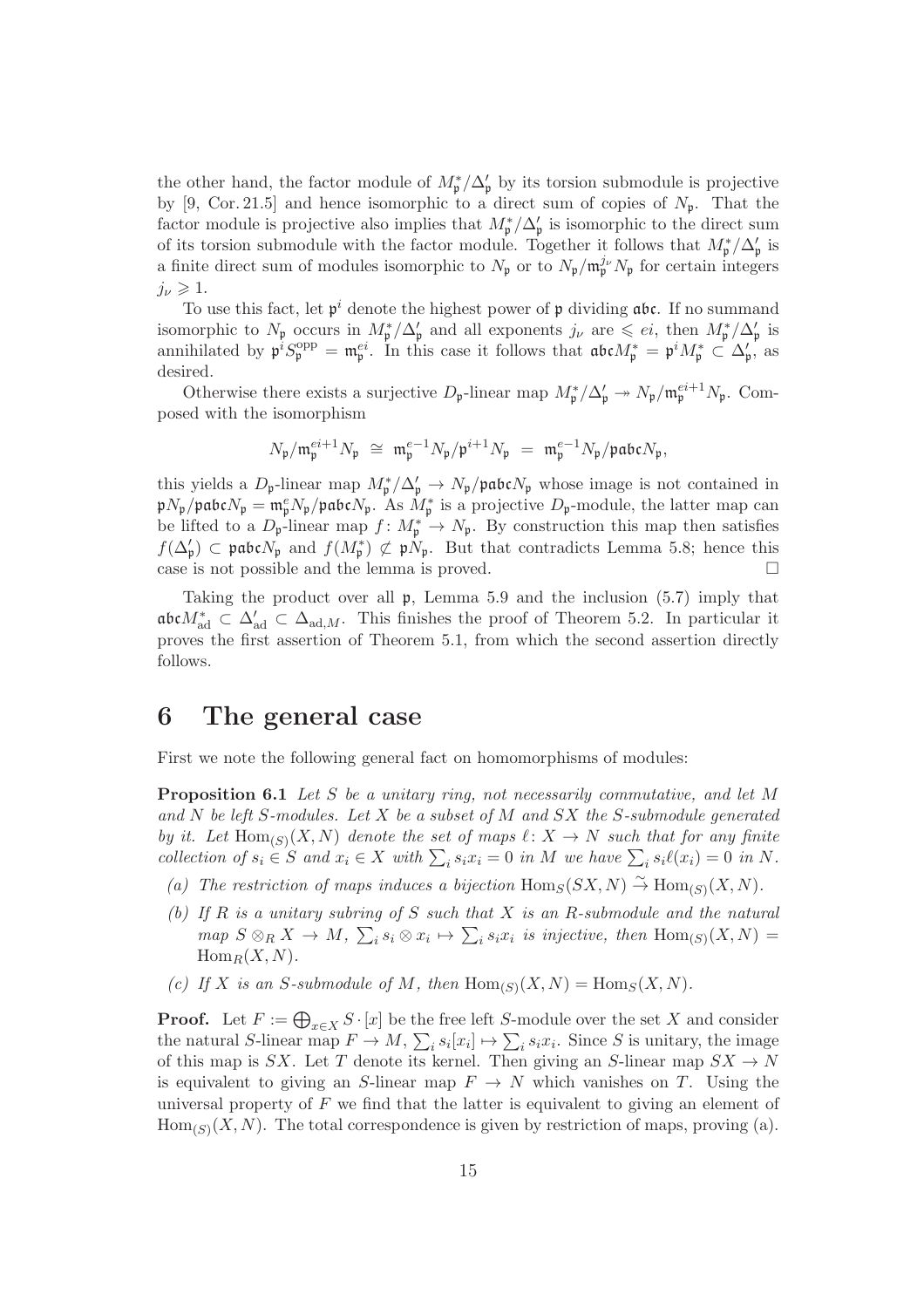In (b) we have  $S \otimes_R X \stackrel{\sim}{\to} SX$ ; hence the adjunction between tensor product and Hom yields bijections  $\text{Hom}_S(SX, N) \overset{\sim}{\to} \text{Hom}_S(S \otimes_R X, N) \overset{\sim}{\to} \text{Hom}_R(X, N)$ . Their composite is again just restriction of maps; so by (a) the restriction map  $Hom_{(S)}(X, N) \to Hom_R(X, N)$  is also bijective, proving (b).

Finally, (c) is a special case of (a) or (b), according to taste.  $\Box$ 

Now we return to the situation of Section 4. We choose data  $(A', K', \varphi', f, B)$  as in Proposition 4.3 (c), that is: We let  $A'$  denote the normalization of the center of End<sub>K</sub>sep( $\varphi$ ), take a finite extension  $K' \subset K^{\text{sep}}$  of K, a Drinfeld A'-module  $\varphi' : A' \to$ K'| $\tau$ |, an isogeny  $f: \varphi \to \varphi' | A$  over K', and an integrally closed infinite subring  $B \subset A'$  such that A' is the center of  $\text{End}_{K^{\text{sep}}}(\varphi')$  and  $(B, K', \varphi'|B)$  is primitive. By Proposition 4.3 (e) the characteristic  $\mathfrak{p}'_0$  of  $\varphi'$  is then the only prime ideal of  $A'$  above the characteristic  $\mathfrak{q}_0$  of  $\varphi'|B$ . We will apply the reduction steps from Section 3 to the isogeny f and to each of the inclusions  $A \subset A' \supset B$ .

Specifically, let us set  $\psi' := \varphi'|B$  and  $S' := \text{End}_{K^{\text{sep}}}(\psi')$ . Then  $M' := A'f(M)$ is a finitely generated A'-submodule of K' for the action of A' through  $\varphi'$ , and so  $N' := S'M'$  is a finitely generated B-submodule for the action of B through  $\psi'$ . The modules  $M'$  and  $N'$  may have torsion, but since they are finitely generated, their torsion is annihilated by some non-zero element  $a' \in A'$ . Replacing the isogeny f by  $\varphi'_{a'} \circ f$  replaces  $M'$  by  $a'M'$  and  $N'$  by  $a'N'$ ; hence we may without loss of generality assume that  $M'$  and  $N'$  are torsion free.

Let  $\Delta_{\text{ad},M'}^{\varphi'} \subset \Gamma_{\text{ad},M'}^{\varphi'} \rightarrow \Gamma_{\text{ad}}^{\varphi'}$  denote the Galois groups as in (2.14) associated to  $(K', \varphi', M')$  in place of  $(K, \varphi, M)$ , and similarly for  $(K', \varphi', N')$ , respectively for  $(K', \psi', N')$ , and so on. Then Proposition 3.5 for the inclusion  $A' \supset B$  yields a natural commutative diagram with exact rows

(6.2) 
$$
0 \longrightarrow T_{\text{ad}}(\varphi') \longrightarrow T_{\text{ad}}(\varphi', N') \longrightarrow N' \otimes_{A'} A'_{\text{ad}} \longrightarrow 0
$$

$$
\parallel \downarrow \qquad \qquad \parallel \downarrow \qquad \qquad \parallel \downarrow
$$

$$
0 \longrightarrow T_{\text{ad}}(\psi') \longrightarrow T_{\text{ad}}(\psi', N') \longrightarrow N' \otimes_B B_{\text{ad}} \longrightarrow 0.
$$

The action of  $S'$  on the lower row thus yields a natural action on the upper row. Recall from  $(2.19)$  that any  $S'$ -equivariant splitting induces an embedding

(6.3) 
$$
\Gamma_{\mathrm{ad},N'}^{\psi'} \hookrightarrow \Gamma_{\mathrm{ad}}^{\psi'} \ltimes \mathrm{Hom}_{S'}(N', T_{\mathrm{ad}}(\psi')).
$$

Since  $(B, K', \psi')$  is primitive, this embedding is open by Theorem 5.1. The isomorphisms from (3.6) thus yield an open embedding

(6.4) 
$$
\Gamma_{\mathrm{ad},N'}^{\varphi'} \hookrightarrow \Gamma_{\mathrm{ad}}^{\varphi'} \ltimes \mathrm{Hom}_{S'}(N', T_{\mathrm{ad}}(\varphi')).
$$

Since  $N' = S'M'$ , the Galois action on  $T_{\text{ad}}(\varphi', N')$  is completely determined by the action on  $T_{\rm ad}(\varphi', M')$ ; in other words the restriction induces a natural isomorphism  $\Gamma^{\varphi'}_{\rm ad}$  $\varphi'_{\text{ad},N'} \cong \Gamma_{\text{ad},M'}^{\varphi'}$ . This together with Proposition 6.1 (a) yields an open embedding

(6.5) 
$$
\Gamma_{\mathrm{ad},M'}^{\varphi'} \hookrightarrow \Gamma_{\mathrm{ad}}^{\varphi'} \ltimes \mathrm{Hom}_{(S')}(M',T_{\mathrm{ad}}(\varphi')).
$$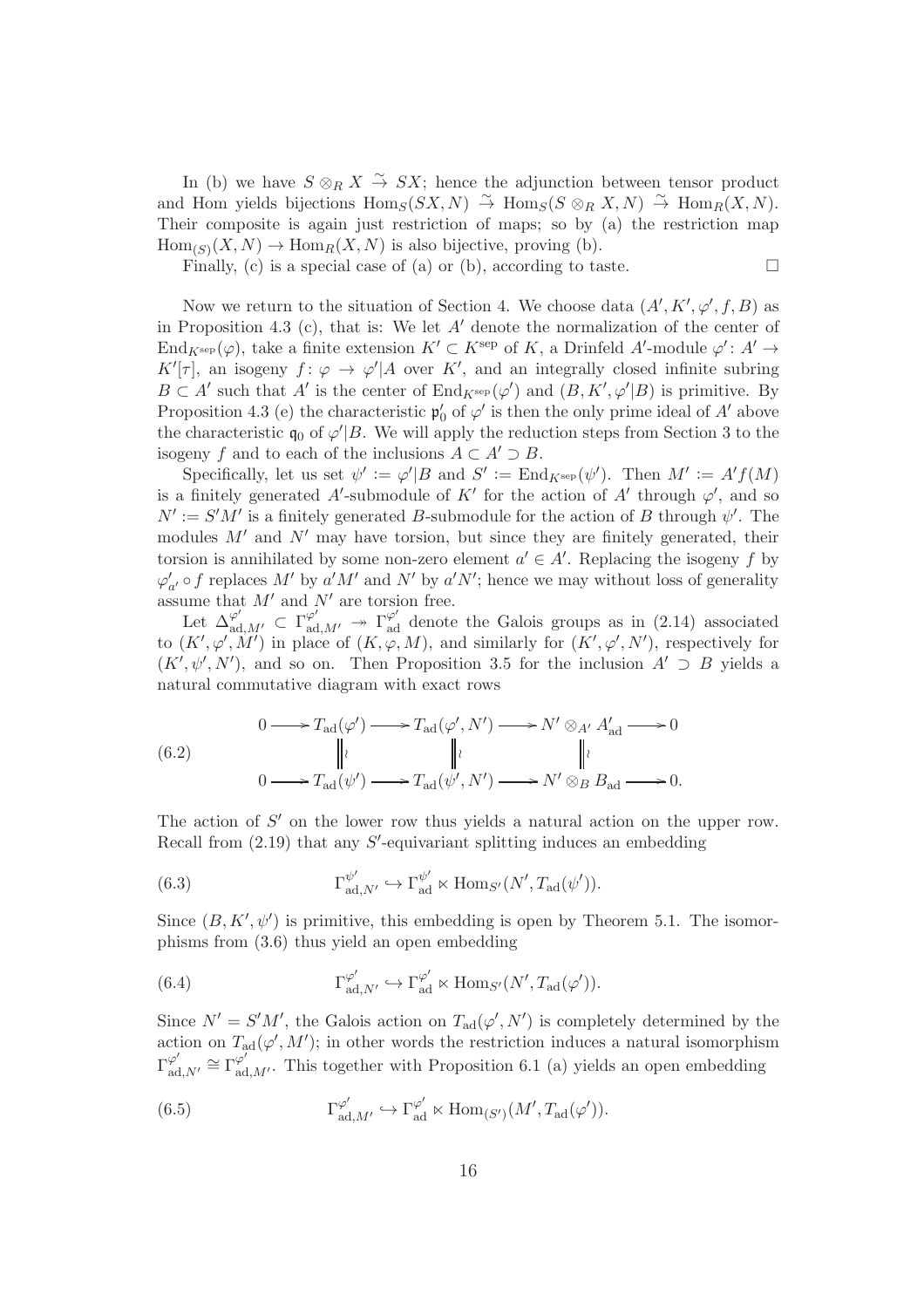The next natural step would be the passage from  $(K', \varphi', M')$  to  $(K', \varphi'|A, M')$ . However, this runs into the problem that S' does not necessarily act on  $T_{ad}(\varphi'|A)$ , because  $T_{\rm ad}(\varphi'|A)$  is obtained from  $T_{\rm ad}(\varphi') \cong \prod_{\mathfrak{p}' \neq \mathfrak{p}'_0} T_{\mathfrak{p}'}(\varphi')$  by removing all factors with  $\mathfrak{p}'|\mathfrak{p}'_0$ , which are not necessarily preserved by the non-commutative ring  $S'$ . Thus if  $\mathfrak{p}'_0$  is not the only prime above  $\mathfrak{p}_0$ , it would be ugly to precisely describe the image of  $\text{Hom}_{(S')}(M', T_{\text{ad}}(\varphi'))$  in  $\text{Hom}_A(M', T_{\text{ad}}(\varphi'|A))$  in general, though of course it can be done. We therefore restrict ourselves to two special cases, with the following results:

**Theorem 6.6** Assume that A is the center of  $\text{End}_{K^{\text{sep}}}(\varphi)$ . With  $A' := A$  let  $(K', \varphi', f, B)$  be as in Proposition 4.3 (c), and set  $S := \text{End}_{K^{\text{sep}}}(\varphi|B)$ . Let M be a finitely generated torsion free A-submodule of K. Then  $\Delta_{\text{ad},M}$  is commensurable with the subgroup  $\text{Hom}_{(S)}(M, T_{\text{ad}}(\varphi))$  of  $\text{Hom}_A(M, T_{\text{ad}}(\varphi))$ , and  $\Gamma_{\text{ad},M}$  is commensurable with  $\Gamma_{\text{ad}} \ltimes \text{Hom}_{(S)}(M, T_{\text{ad}}(\varphi)).$ 

**Proof.** With the above notation f induces an isomorphism  $M \stackrel{\sim}{\rightarrow} M'$  and an embedding of finite index  $T_{ad}(\varphi) \hookrightarrow T_{ad}(\varphi')$ . It also induces an isomorphism  $S \otimes_B \text{Quot}(B)$  $\cong$  S'  $\otimes_B$  Quot(B) under which the intersection of S and S' has finite index in both. Since  $T_{\rm ad}(\varphi)$  and  $T_{\rm ad}(\varphi')$  are torsion free  $A_{\rm ad}$ -modules, this implies the equalities and an inclusion of finite index in the diagram

$$
\text{Hom}_{(S)}(M, T_{\text{ad}}(\varphi)) = \text{Hom}_{(S \cap S')} (M, T_{\text{ad}}(\varphi))
$$
\n
$$
\int_{f \circ (\cdot) \circ f^{-1}} f_{\text{ad}}(\varphi) d\mu_{S} \cdot \text{Hom}_{(S')} (M', T_{\text{ad}}(\varphi')).
$$

With (3.2) and the open embedding (6.5) this shows that the image of  $Gal(K<sup>sep</sup>/K')$ associated to  $(K', \varphi, M)$  is an open subgroup of  $\Gamma_{ad} \ltimes \text{Hom}_{(S)}(M, T_{ad}(\varphi))$ . This implies the assertion about  $\Gamma_{\text{ad},M}$ , from which the assertion about  $\Delta_{\text{ad},M}$  directly follows.  $\Box$ 

In the other special case we drop all assumptions on endomorphisms, but instead assume something about M:

**Theorem 6.7** Let  $(A', K', \varphi', f, B)$  be as in Proposition 4.3 (c), and set  $S := \text{End}_{K^{\text{sep}}}(\varphi'|B)$ . Let M be a finitely generated torsion free A-submodule of K such that the natural map

$$
S \otimes_A M \to K^{\rm sep}, \quad \sum_i s_i \otimes m_i \mapsto \sum_i s_i f(m_i)
$$

is injective. Then  $\Delta_{ad,M}$  is an open subgroup of  $\text{Hom}_A(M, T_{ad}(\varphi))$ , and  $\Gamma_{ad,M}$  is an open subgroup of  $\Gamma_{\rm ad} \ltimes \text{Hom}_A(M, T_{\rm ad}(\varphi)).$ 

**Proof.** With the above notation the assumption implies that the natural map

$$
S' \otimes_A f(M) \to S'f(M) = N', \quad \sum_i s'_i \otimes m'_i \mapsto \sum_i s'_i m'_i
$$

is injective and therefore an isomorphism. Thus by Proposition 6.1 the restriction induces a natural isomorphism

$$
\operatorname{Hom}_{S'}(N',T_{\operatorname{ad}}(\varphi')) \stackrel{\sim}{\to} \operatorname{Hom}_A(f(M),T_{\operatorname{ad}}(\varphi')).
$$